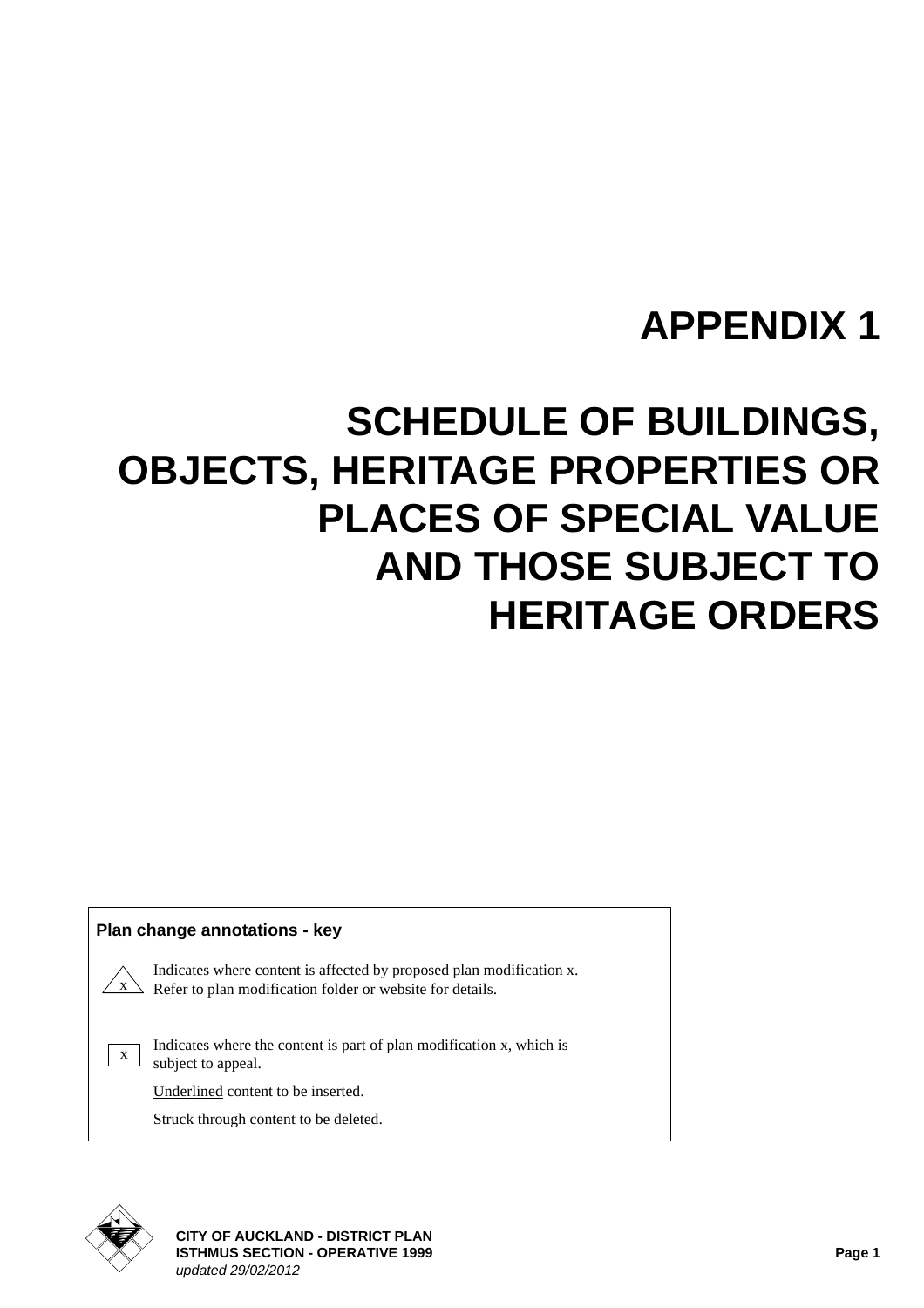

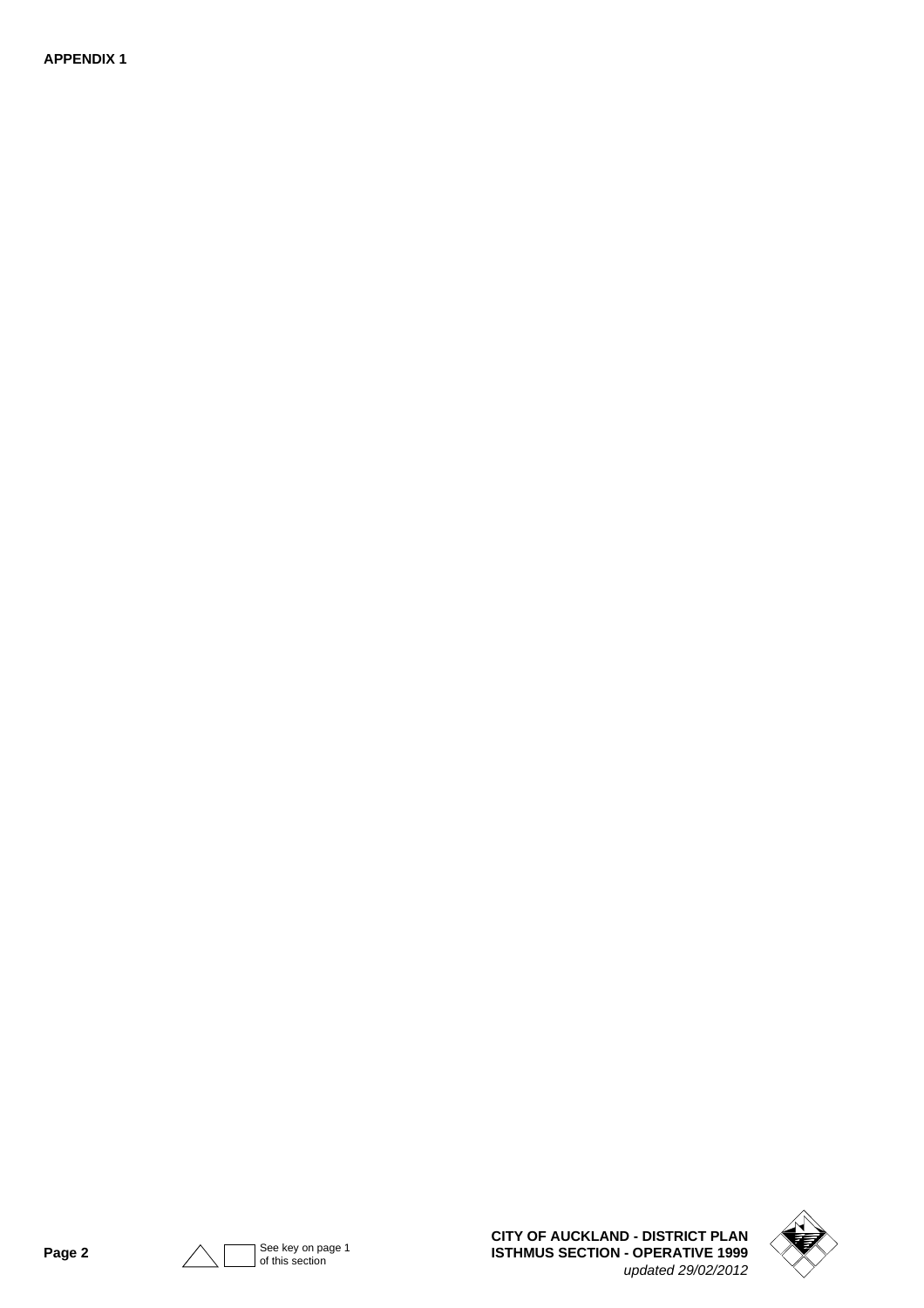### **SCHEDULE OF BUILDINGS, OBJECTS, HERITAGE PROPERTIES OR PLACES OF SPECIAL VALUE, AND THOSE SUBJECT TO HERITAGE ORDERS.**

| Note: |             | $Cat = Category$                                                                                                |
|-------|-------------|-----------------------------------------------------------------------------------------------------------------|
|       |             | $Int = Int$                                                                                                     |
|       |             | $Sur = Surrounds$                                                                                               |
|       | $\bullet^*$ | $\epsilon$ The site surround dimensions and/or interior definitions are listed at the back of<br>this schedule. |

For an explanation of the categories, criteria for listing and rules refer Part 5C.7.1 BUILDINGS, OBJECTS, HERITAGE PROPERTIES AND PLACES OF SPECIAL VALUE

#### **THIS SCHEDULE DOES NOT INCLUDE PROTECTED ITEMS IN THE CENTRAL AREA OR THE HAURAKI GULF ISLANDS**

**Note:** This schedule is not the same as the New Zealand Historic Places Register for Auckland. It is a separate but parallel protection process. The District Plan list is in response to the Resource Management Act, and the New Zealand Historic Places Register is in response to the Historic Places Act. Since a heritage place may appear in either or both lists, care should be taken to ascertain and fulfill any obligations deriving from the place being included in either or both lists.

| <b>ADDRESS</b>                 | <b>SCHEDULED ITEM</b>                 | <b>CAT</b> | <b>MAP</b><br><b>REF</b> | <b>INT</b>  | <b>SUR</b>  |
|--------------------------------|---------------------------------------|------------|--------------------------|-------------|-------------|
| Alberton Avenue 40, Mt. Albert | Mt.Albert Grammar School              | B          | E05-13                   |             | $\bullet^*$ |
| Alex Evans Street 5-7, Newton  | <b>St Benedicts Church</b>            | B          | C <sub>08</sub> -03      |             | ٠           |
| Alexis Avenue 4, Mt. Albert.   | <b>Epworth Guest House</b>            | B          | E05-04                   |             |             |
| Alexis Avenue 20, Mt.Albert    | Stone garage and fences               | B          | E05-09                   |             |             |
| Alfred Street 38, Onehunga     | Old Railway Station                   | B          | H10-14                   |             |             |
| Almorah Road 77, Epsom         | "Rannoch"(house)                      | B          | D09-06                   |             |             |
| Arney Road 11, Remuera         | Hanna House (house)                   | B          | D <sub>10</sub> -04      |             |             |
| Arney Road 27, Remuera         | House                                 | B          | D <sub>10</sub> -14      |             |             |
| Ascot Avenue 3-9, Remuera      | Church (St Aidans)                    | B          | E11-23                   | $\bullet^*$ | $\bullet^*$ |
| Ayr Street 2, Parnell          | Kinder House                          | A          | $C10-22$                 | $\bullet$   |             |
| Ayr Street 14, Parnell         | "Ewelme<br>Cottage"<br>and<br>Grounds | A          | $C10-24$                 | $\bullet$   |             |
| Bassett Road 15, Remuera       | "Fairly" (house)                      | B          | D <sub>10</sub> -15      |             |             |
| Bassett Road 39, Remuera       | House                                 | B          | $D10-02$                 |             |             |



**CITY OF AUCKLAND - DISTRICT PLAN ISTHMUS SECTION - OPERATIVE 1999**  $\wedge \qquad$  See key on page 1 **Page 3**  *updated 29/02/2012*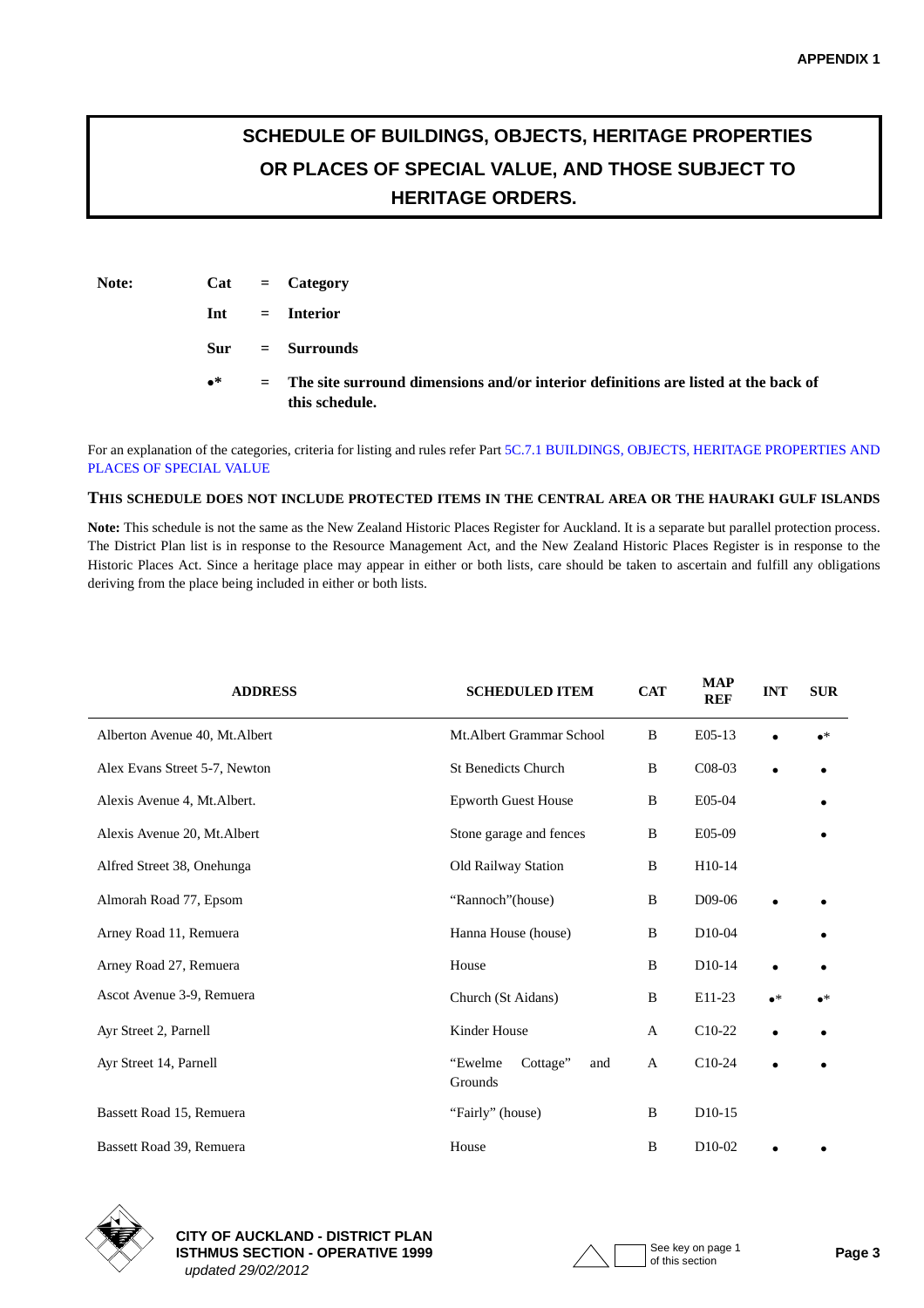| <b>ADDRESS</b>                                       | <b>SCHEDULED ITEM</b>                                              | <b>CAT</b>   | <b>MAP</b><br>REF   | <b>INT</b> | <b>SUR</b>  |
|------------------------------------------------------|--------------------------------------------------------------------|--------------|---------------------|------------|-------------|
| Beachcroft Avenue (Onehunga Bay Reserve)             | Bray's Landing                                                     | B            | H09-03              |            | $\bullet^*$ |
| Beatrice Road 4A-6, Remuera                          | <b>St Michaels Church</b>                                          | B            | D <sub>10</sub> -03 |            | $\bullet^*$ |
| Beaumont Street 90, City                             | <b>Auckland Gas Company</b><br>Administration                      | B            | B07-68              |            | $\bullet^*$ |
| Birdwood Crescent 4B, Parnell                        | Knox Church                                                        | B            | $C09-45$            |            |             |
| Blockhouse Bay Road 504-506, Blockhouse Bay          | Green Bay Mission Hall<br>(Blockhouse Bay Baptist<br>Church)       | $\, {\bf B}$ | G04-05              |            | $\bullet^*$ |
| Bourne Street 10A, Mt.Eden                           | House                                                              | B            | D08-46              |            |             |
| Brighton Road 19, Parnell                            | House                                                              | B            | $C10-44$            |            |             |
| Burrows Avenue 4, Parnell                            | House                                                              | B            | C10-04              |            |             |
| Campbell Road 1, Onehunga                            | Royal Oak Hotel (Barfoot<br>and Thomson Realty 1995)               | $\, {\bf B}$ | G09-10              |            |             |
| Carlton Gore Road 36, Grafton (Cnr. Glasgow Terrace) | House                                                              | B            | C09-08              |            |             |
| Carrington Road, Pt. Chevalier                       | Oakley Hospital Main<br>Building (UNITEC 1995)                     | A            | D04-01              |            | $\bullet^*$ |
| Castle Drive, 2, Epsom                               | House                                                              | B            | D09-63              |            |             |
| Church and Galway Street Cnr., Onehunga.             | Church of the Assumption<br>Graveyard, Presbytery and<br>gateposts | B            | H10-08              |            |             |
| Church Street, Onehunga Mall, Onehunga               | St Peters Tower and<br>churchyard                                  | B            | H10-05              |            |             |
| Church Street and Luke Street Cnr., Otahuhu          | Anglican Church Cemetery                                           | B            | I14-06              |            |             |
| Claude Road 37, Epsom                                | House                                                              | B            | F09-49              |            |             |
| Claybrook Road 6, Parnell                            | "Claybrook Cottage"<br>(house)                                     | $\, {\bf B}$ | C09-05              |            |             |
| Clive Road 26, Mt.Eden                               | "Wharetane" (house)                                                | B            | D08-09              |            |             |
| Coles Avenue 2A, Mt.Eden                             | House and garage                                                   | B            | D08-45              |            |             |
| College Hill 68, Ponsonby                            | Cavalier Tavern                                                    | B            | B7-87               |            |             |
| Cornwall Park, One Tree Hill                         | "Acacia Cottage"                                                   | A            | F10-07              |            | $\bullet^*$ |
| Cornwall Park, One Tree Hill                         | Sir John Logan Campbell -<br>Statue and fountain                   | A            | E09-23              |            | $\bullet^*$ |
| Cornwall Park, One Tree Hill                         | "Te Mauri" (Te Toka Tu<br>Whenua)                                  | A            | F10-01              |            | $\bullet^*$ |
| Cracroft Street 6-8, Parnell                         | House                                                              | B            | C09-44              |            |             |
| Cracroft Street 10-12, Parnell                       | House                                                              | B            | $C09-40$            |            |             |



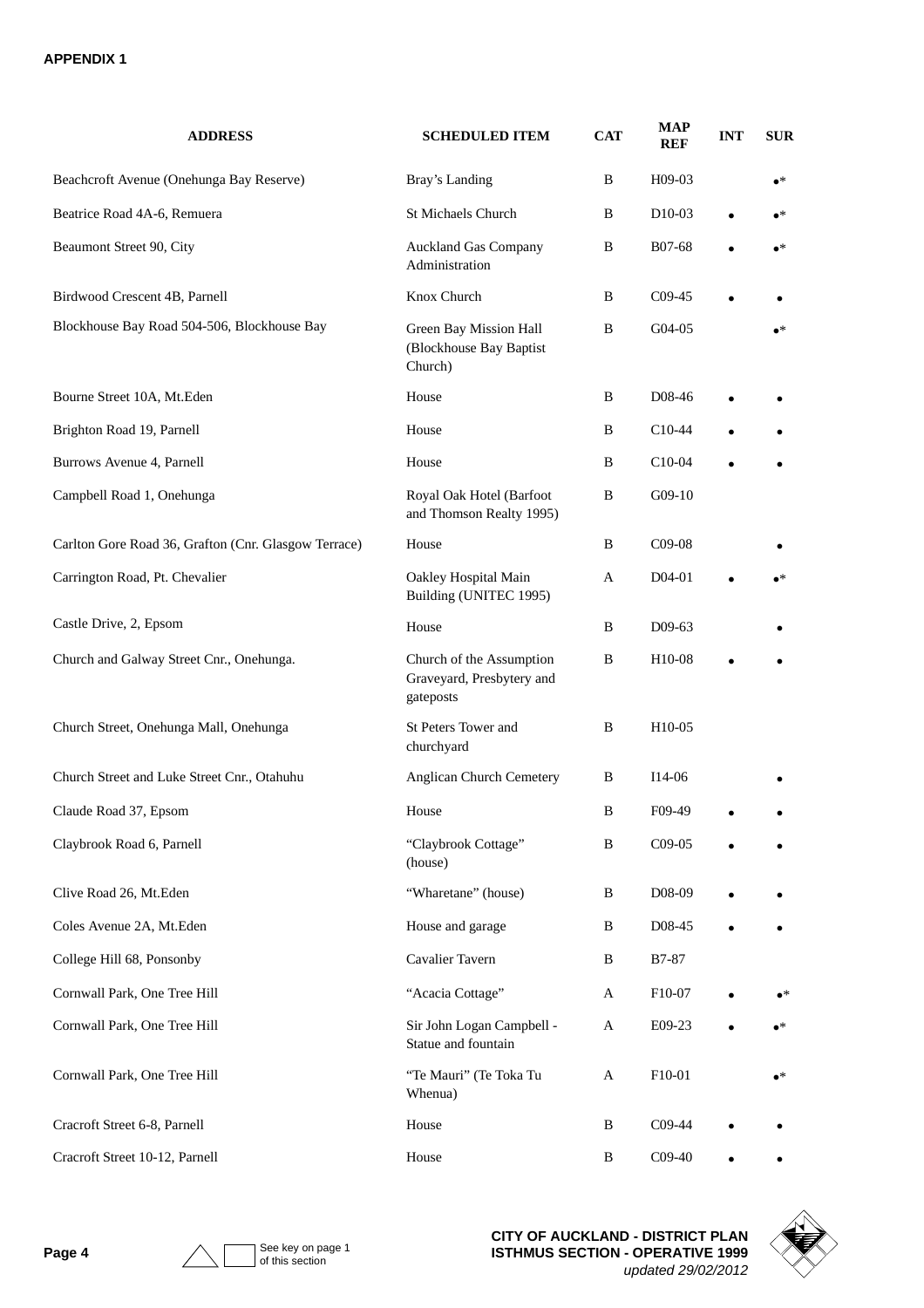| <b>ADDRESS</b>                                                           | <b>SCHEDULED ITEM</b>                                                        | <b>CAT</b> | <b>MAP</b><br><b>REF</b> | <b>INT</b> | <b>SUR</b>    |
|--------------------------------------------------------------------------|------------------------------------------------------------------------------|------------|--------------------------|------------|---------------|
| Cracroft Street 14-16, Parnell                                           | House                                                                        | B          | $C09-39$                 |            |               |
| Dilworth Terrace 1-8, Parnell                                            | <b>Dilworth Terrace Houses</b>                                               | B          | B09-03                   |            |               |
| Domain Drive, Parnell                                                    | Domain Bandstand                                                             | В          | $C09-41$                 |            | $\bullet^*$   |
| Domain Drive, Parnell                                                    | Domain Grandstand                                                            | A          | C09-07                   |            | $\bullet^*$   |
| Domain Drive, Parnell                                                    | Domain Kiosk                                                                 | В          | $C09-42$                 |            | $\bullet^*$   |
| Domain Drive, Parnell                                                    | Domain Wintergarden                                                          | B          | $C09-03$                 |            | $\bullet^*$   |
| Domain Drive, Parnell                                                    | <b>Statue of Robert Burns</b>                                                | B          | C09-55                   |            | $\bullet^*$   |
| Domain Drive 28, Parnell                                                 | <b>Auckland War Memorial</b><br>Museum                                       | А          | C09-04                   |            | $\bullet^*$   |
| Domain Drive, Auckland Domain                                            | Cenotaph                                                                     | A          | $C09-31$                 |            | $\bullet^*$   |
| Dominion Road 426, Mt Eden                                               | Dominion Road Methodist<br>Church                                            | B          | E07-24                   |            |               |
| Dominion Road 443, Balmoral                                              | St Albans Church                                                             | В          | E07-04                   |            |               |
| Dominion Road 610-612, Mt Eden                                           | Capitol Theatre                                                              | В          | E07-23                   |            |               |
| Edinburgh Street 5, Newton                                               | Maori Hall (Pacific<br>Islanders Presbyterian<br><b>Church 2010)</b>         | B          | C08-35                   |            |               |
| Endeavour Street 69-79, Blockhouse Bay                                   | House                                                                        | B          | $H04-12$                 |            | $\bullet\ast$ |
| Endeavour Street 69-79, Blockhouse Bay (Blockhouse Bay<br>Beach Reserve) | <b>Blockhouse Bay Seawall</b>                                                | В          | H04-11                   |            | $\bullet^*$   |
| Epsom Avenue 74, Epsom (Auckland College of<br>Education)                | Stone Walls around playing<br>fields off Kohia Terrace and<br>Gillies Avenue | В          | E09-11                   |            |               |
| Esplanade Road 55, Mt. Eden                                              | House                                                                        | B          | D08-17                   |            |               |
| Exler Place 1-3, Avondale (cnr New Windsor Rd)                           | Exler's House                                                                | B          | F04-17                   |            |               |
| Fairburn Road and Great South Road Cnr., Otahuhu                         | Otahuhu Methodist Church                                                     | B          | $J14-01$                 |            |               |
| Falcon Street 27-29, Parnell                                             | "Stonemason's House"<br>(Ricks Blue Falcon<br>Restaurant 1995)               | B          | C09-01                   |            |               |
| Findlay Street 15, Ellerslie                                             | House                                                                        | B          | F11-11                   |            |               |
| Findlay Street 23, Ellerslie                                             | House                                                                        | B          | F12-18                   |            |               |
| Findlay Street 32, Ellerslie                                             | House                                                                        | B          | F <sub>12</sub> -16      |            |               |
| Findlay Street 36, Ellerslie                                             | House                                                                        | B          | F12-17                   |            |               |
| Franklin Road 72, Ponsonby                                               | House                                                                        | B          | B07-38                   | $\bullet$  |               |



**CITY OF AUCKLAND - DISTRICT PLAN ISTHMUS SECTION - OPERATIVE 1999 Page 5**  *updated 29/02/2012*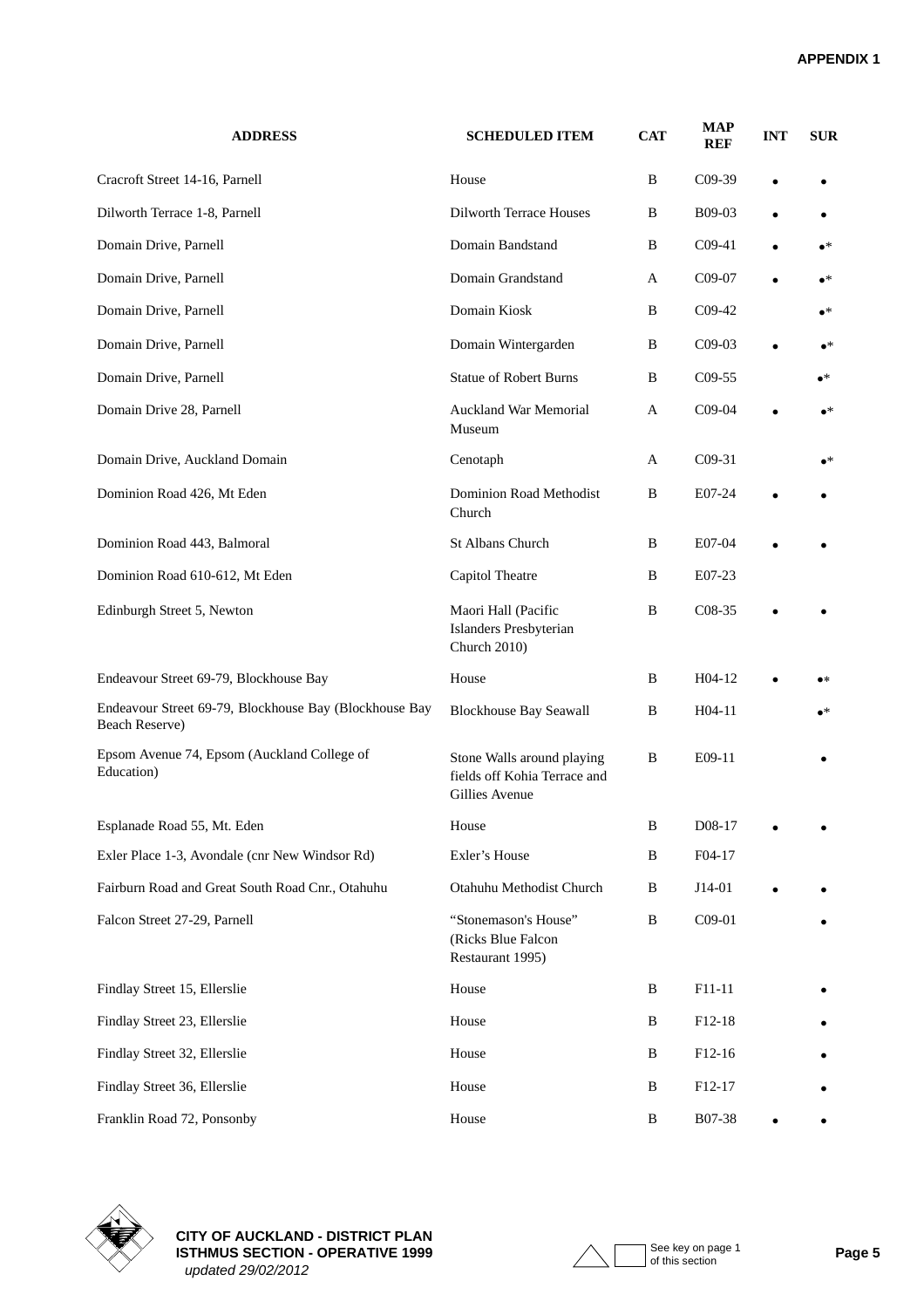| <b>ADDRESS</b>                                                               | <b>SCHEDULED ITEM</b>                                                                 | <b>CAT</b> | <b>MAP</b><br><b>REF</b> | <b>INT</b>  | <b>SUR</b>  |
|------------------------------------------------------------------------------|---------------------------------------------------------------------------------------|------------|--------------------------|-------------|-------------|
| Franklin Road 127-133, Ponsonby                                              | Rob Roy Hotel (Birdcage<br>Tavern 1995)                                               | B          | B07-37                   |             |             |
| Garden Road 4, Remuera                                                       | House                                                                                 | B          | E11-04                   |             |             |
| Gillies Avenue 40, Epsom                                                     | "Highwic"                                                                             | A          | D09-07                   |             |             |
| Gillies Avenue 74, Epsom                                                     | Alfred Kidd House                                                                     | B          | D09-53                   |             | $\bullet^*$ |
| Gillies Avenue 187, Epsom                                                    | "Rocklands" (house)                                                                   | B          | E09-36                   |             | $\bullet$   |
| Gillies Avenue 200-206, Epsom                                                | <b>Epsom Community Centre</b>                                                         | B          | E09-57                   |             | $\bullet^*$ |
| Gillies Avenue 249-259 (Melville Park), Epsom                                | Stone walls/posts/steps                                                               | B          | E09-54                   |             | $\bullet^*$ |
| Glanville Terrace 27, Parnell                                                | Queen Victoria School                                                                 | B          | $C10-39$                 | $\bullet$   | $\bullet$   |
| Golf Avenue, Otahuhu                                                         | Charles T. Major Statue                                                               | B          | $J13-11$                 |             | $\bullet^*$ |
| Golf Avenue, Otahuhu                                                         | Kings College (Main block)                                                            | B          | J13-06                   |             | $\bullet^*$ |
| Golf Avenue, Otahuhu                                                         | Kings College Chapel                                                                  | A          | J13-05                   |             | $\bullet^*$ |
| Grafton Road 123, Grafton                                                    | House                                                                                 | B          | C <sub>08</sub> -32      | $\bullet^*$ |             |
| Grafton Road 136, Grafton (cnr Calton Gore Road)                             | Trinity College - Methodist<br>theological College (White<br>cliffe Art School)       | B          | C08-28                   |             |             |
| Grange Road 132, Mt.Eden                                                     | St Albans Church portion of<br>building in original Selwyn<br>style (Scout Hall 1995) | B          | E07-01                   |             |             |
| Great North Road, Western Springs (cnr Great North Road<br>and Stadium Road) | Tram Shelter (Bus shelter<br>2005)                                                    | B          | D06-18                   |             | •*          |
| Great North Road 335A, Grey Lynn                                             | Bakery (Commercial 1995)                                                              | B          | $C07-31$                 |             |             |
| Great North Road 454, Grey Lynn                                              | Former Saint Joseph's<br>Convent                                                      | B          | D07-33                   |             | $\bullet^*$ |
| Great North Road 470, Grey Lynn                                              | St Joseph's Catholic Church<br>and Bell Tower                                         | B          | D <sub>06</sub> -17      |             | $\bullet^*$ |
| Great North Road 474, Grey Lynn                                              | Grey Lynn Public Library                                                              | B          | D <sub>06</sub> -02      |             |             |
| Great North Road 495-503, Grey Lynn                                          | Five Terrace Houses                                                                   | B          | C <sub>06</sub> -09      |             |             |
| Great North Road 805, Western Springs                                        | Pumphouse (Motat 1995)                                                                | A          | D06-01                   |             | $\bullet^*$ |
| Great North Road 805, Western Springs                                        | Engineer's House (MOTAT<br>2010)                                                      | B          | D <sub>06</sub> -20      |             | $\bullet^*$ |
| Great North Road 1218-1220, Point Chevalier                                  | <b>Ambassador Theatre</b><br>(Commercial 2007)                                        | B          | $D04-21$                 | $\bullet^*$ | $\bullet^*$ |
| Great North Road 1630-1650, Avondale                                         | Church of Christ (Avondale<br>Lions Hall)                                             | B          | E04-12                   |             |             |
| Great South Road and Mangere Road Cnr., Otahuhu                              | War Memorial                                                                          | A          | $J14-14$                 |             | $\bullet^*$ |

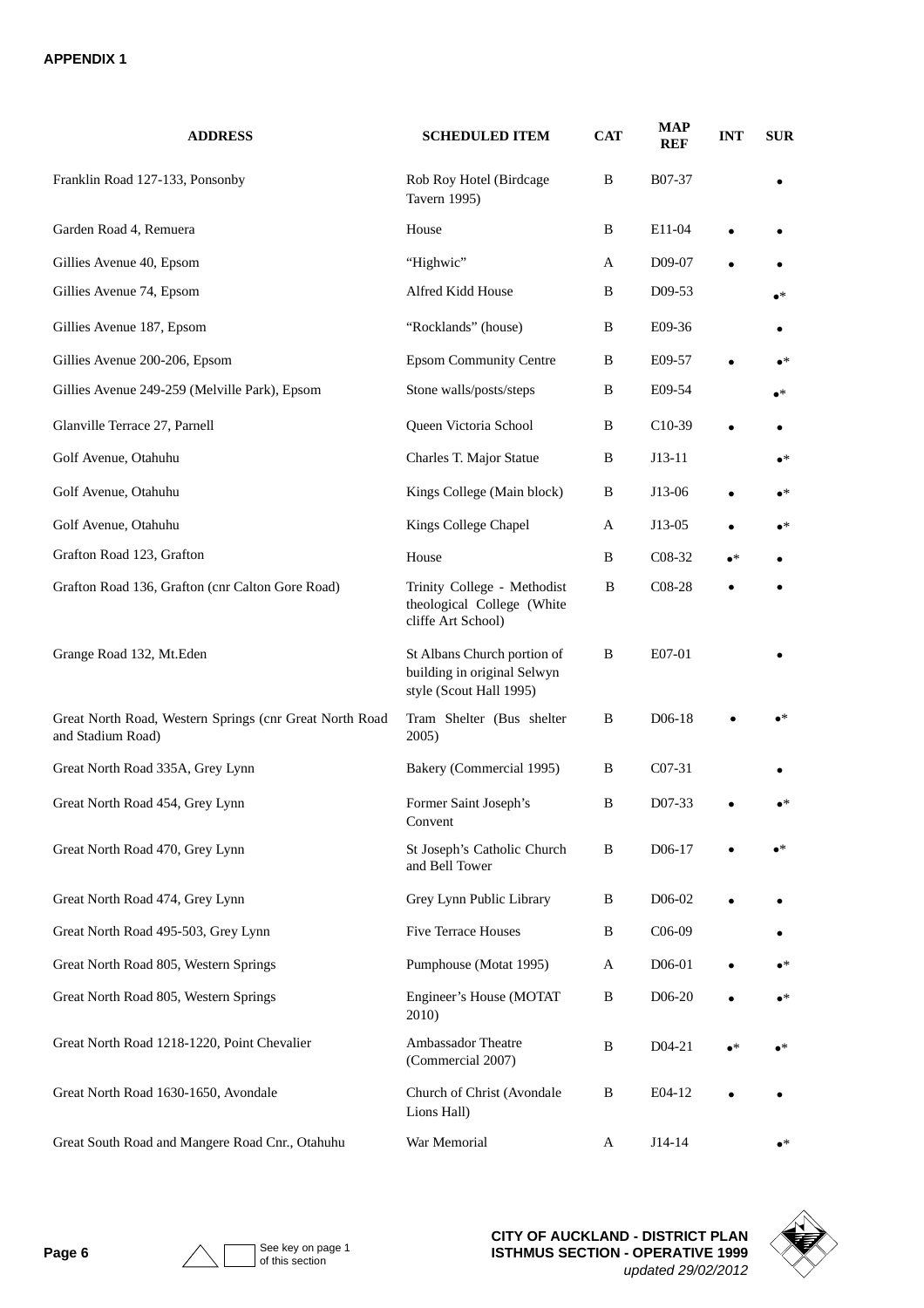| <b>ADDRESS</b>                                                           | <b>SCHEDULED ITEM</b>                                                                | <b>CAT</b> | <b>MAP</b><br><b>REF</b> | <b>INT</b> | <b>SUR</b>  |
|--------------------------------------------------------------------------|--------------------------------------------------------------------------------------|------------|--------------------------|------------|-------------|
| Great South Road and Mangere Road Cnr., Otahuhu                          | Nixon monument                                                                       | A          | $J14-13$                 |            | $\bullet^*$ |
| Great South Road 122, Remuera                                            | Remuera Railway Station<br>and Signal Box                                            | B          | E10-23                   |            | $\bullet^*$ |
| Great South Road 260, Greenlane                                          | Simpson House                                                                        | B          | E10-45                   |            |             |
| Greenlane West                                                           | Brick wall, iron gates and<br>ticket booths                                          | B          | F09-52                   |            |             |
| Greenlane West, Greenlane Hospital/National Womens<br>Hospital           | Costley Blocks (2),<br>Greenlane Hospital.                                           | B          | F09-22                   |            | $\bullet^*$ |
| Greenlane West 197-211, (202-208 Cornwall Park),<br><b>Cornwall Park</b> | Huia Lodge                                                                           | B          | F10-31                   |            | •*          |
| Greenlane West 210, Greenlane                                            | Building 5: Greenlane<br>Hospital                                                    | B          | F09-53                   |            | $\bullet^*$ |
| Grey Street 21, Cnr Grey and Onehunga Mall,<br>Onehunga                  | Presbyterian Church                                                                  | B          | G10-26                   |            |             |
| Grey Street 35, Onehunga                                                 | House                                                                                | B          | G09-34                   |            |             |
| Grey Street 57, Onehunga                                                 | Anglican Vicarage                                                                    | B          | G10-22                   |            |             |
| Grey Street 177, Onehunga                                                | "Kemp House" and coat of<br>arms on facade.                                          | B          | G10-23                   |            |             |
| Heather Street 7-9, Parnell                                              | House                                                                                | B          | $C09-46$                 |            |             |
| Hillsborough Road 72a, Mt Roskill (Monte Cecilia Park)                   | "Pah Homestead" (Arts<br>Centre 2010)                                                | A          | G08-02                   |            | $\bullet^*$ |
| Hillsborough Rd 72, Mt Roskill                                           | "The Pah" Stables (Monte<br>Cecila Convent 1995)                                     | B          | G08-10                   |            | $\bullet^*$ |
| Horoeka Avenue 14, Mt.Eden                                               | House                                                                                | B          | D08-41                   |            |             |
| Howe Street, Freemans Bay                                                | <b>Beresford Street School</b><br>(Auckland Girls Grammar<br>School Classrooms 1995) | B          | $C08-21$                 |            | $\bullet^*$ |
| Howe Street 14, Newton                                                   | <b>Auckland Girls Grammar</b><br>School                                              | B          | $C08-01$                 |            | $\bullet^*$ |
| Huntly Avenue 16, Grafton                                                | House                                                                                | B          | $C09-13$                 |            |             |
| Hutton Street, Otahuhu                                                   | Catholic Church Cemetery                                                             | B          | $I14-12$                 |            |             |
| Jervois Road 43, Herne Bay                                               | <b>Baptist Church</b>                                                                | B          | <b>B07-08</b>            |            |             |
| Jervois Road 63-75, Herne Bay                                            | St Stephens Church                                                                   | B          | B07-06                   |            |             |
| Jervois Road 89-95, Herne Bay                                            | <b>Stitchbury Apartments</b>                                                         | B          | <b>B07-01</b>            |            |             |
| Jervois Road 104-106, Herne Bay                                          | Two Houses                                                                           | B          | B07-04                   |            |             |



**CITY OF AUCKLAND - DISTRICT PLAN ISTHMUS SECTION - OPERATIVE 1999** Page 7  *updated 29/02/2012*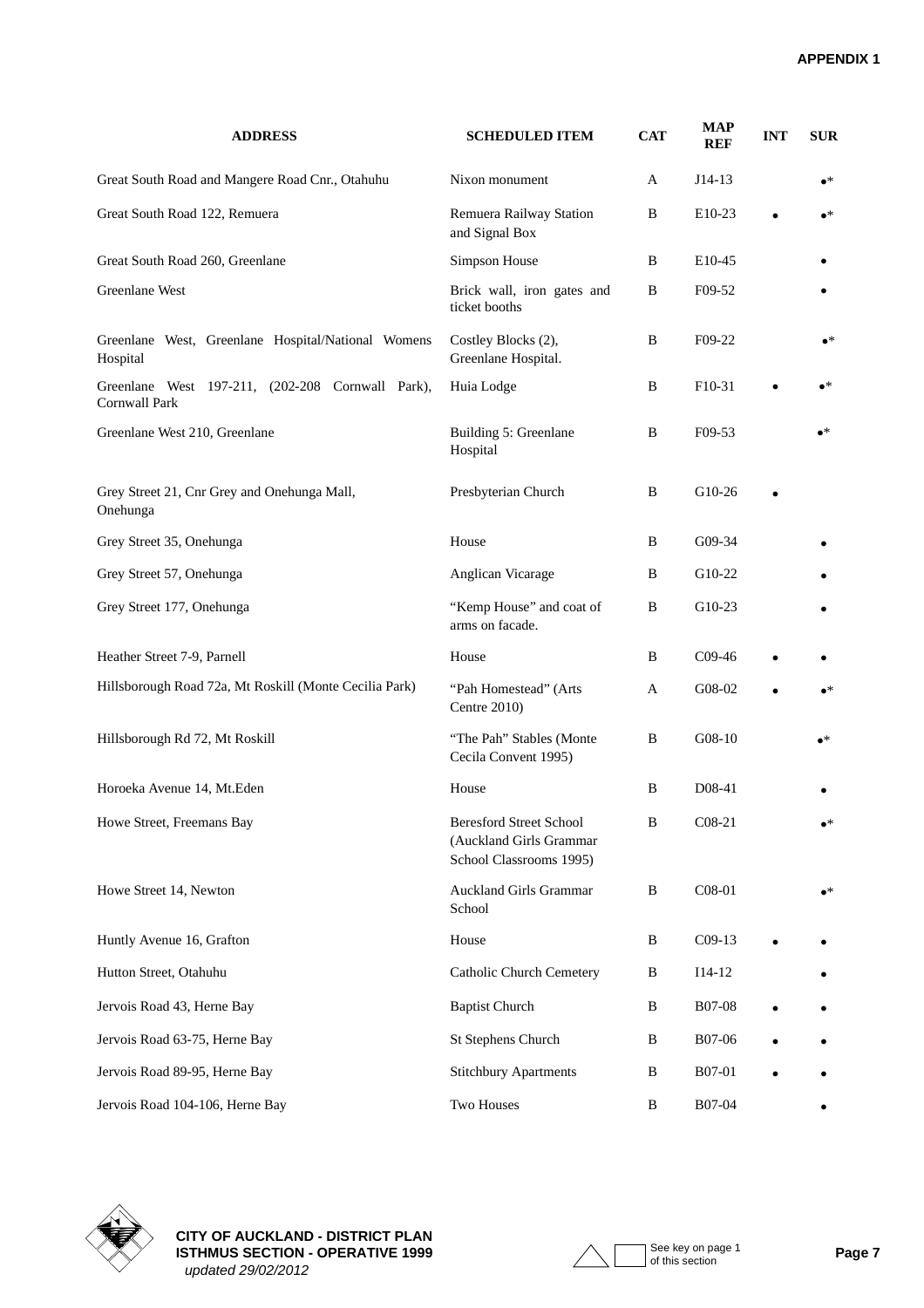| <b>ADDRESS</b>                                  | <b>SCHEDULED ITEM</b>                                                                   | <b>CAT</b> | <b>MAP</b><br><b>REF</b> | <b>INT</b>  | <b>SUR</b>  |
|-------------------------------------------------|-----------------------------------------------------------------------------------------|------------|--------------------------|-------------|-------------|
| Jervois Road 272, Herne Bay                     | <b>Bayfield Primary School</b><br>(Pacific Islanders Education<br>Resource Centre 1995) | B          | B06-01                   |             | $\bullet^*$ |
| Judge Street 12, Parnell                        | St Stephens Chapel                                                                      | A          | B10-01                   |             | $\bullet^*$ |
| Judges Bay (East end, next to Point Resolution) | Parnell Baths                                                                           | B          | B10-16                   |             |             |
| Khyber Pass 69-71, Grafton                      | Holy Sepulchre Church                                                                   | B          | C <sub>08</sub> -22      | $\bullet$   | $\bullet^*$ |
| Khyber Pass 269, Grafton                        | Seccombes Well                                                                          | B          | D09-01                   |             |             |
| Khyber Pass Road 465-475, Newmarket             | <b>Excelsior Building</b><br>(Commercial 2007)                                          | B          | D09-65                   | $\bullet^*$ | •*          |
| Khyber Pass 481-487, Newmarket                  | Kents Building (2005)                                                                   | B          | D09-61                   | $\bullet$ * |             |
| Khyber Pass Road, 489, Newmarket                | Carlton Club Hotel<br>(The Penny Black 2006)                                            | B          | D09-64                   |             |             |
| Kingsley Street 1, Grey Lynn                    | House                                                                                   | B          | $C06-22$                 |             |             |
| Kingsley Street 2, Grey Lynn                    | House                                                                                   | B          | C <sub>06</sub> -24      |             |             |
| Kingsley Street 5, Grey Lynn                    | House                                                                                   | B          | $C06-23$                 |             |             |
| Kohimarama Road, 73, Kohimarama                 | Mary Atkin Cottage                                                                      | B          | $C13-10$                 |             | $\bullet^*$ |
| Kohimarama Road 177, Kohimarama                 | House                                                                                   | B          | C <sub>13</sub> -07      |             | $\bullet$   |
| Ladies Mile 167, Ellerslie                      | The Vicarage (house)                                                                    | B          | F11-07                   |             | ٠           |
| Ladies Mile 169, Ellerslie                      | "Christ Church"                                                                         | B          | F <sub>11</sub> -08      |             |             |
| Lauder Road, Mt Eden                            | Mt Eden Prison                                                                          | A          | D08-01                   |             | $\bullet^*$ |
| Linwood Avenue 46a, Mt. Albert                  | Fortification                                                                           | A          | D <sub>05</sub> -01      |             | $\bullet^*$ |
| Lloyd Avenue 39, Mt.Albert                      | "Clay House" (house)                                                                    | B          | E05-12                   |             |             |
| Mainston Road 24, Remuera                       | House                                                                                   | B          | E12-07                   |             |             |
| Mangere Road 74, Otahuhu                        | Otahuhu College (Martin<br>block)                                                       | B          | J14-09                   |             | $\bullet^*$ |
| Margot Street, Diocesan High School for Girls   | School House                                                                            | B          | E09-37                   |             | $\bullet^*$ |
| Margot Street, Diocesan High School for Girls   | Selwyn Chapel                                                                           | A          | E09-38                   |             | $\bullet^*$ |
| McLean Street 15, Mt.Albert                     | "Caughey House" (house)                                                                 | B          | E05-20                   |             |             |
| Mountain Road 25, Epsom                         | Custodian's House,<br><b>Auckland Grammar School</b>                                    | B          | D09-47                   |             |             |
| Mountain Road 46, Epsom                         | House                                                                                   | B          | D09-41                   |             |             |
| Mountain Road 87, Epsom                         | War Memorial, Auckland<br>Grammar School                                                | A          | D09-40                   |             | $\bullet^*$ |

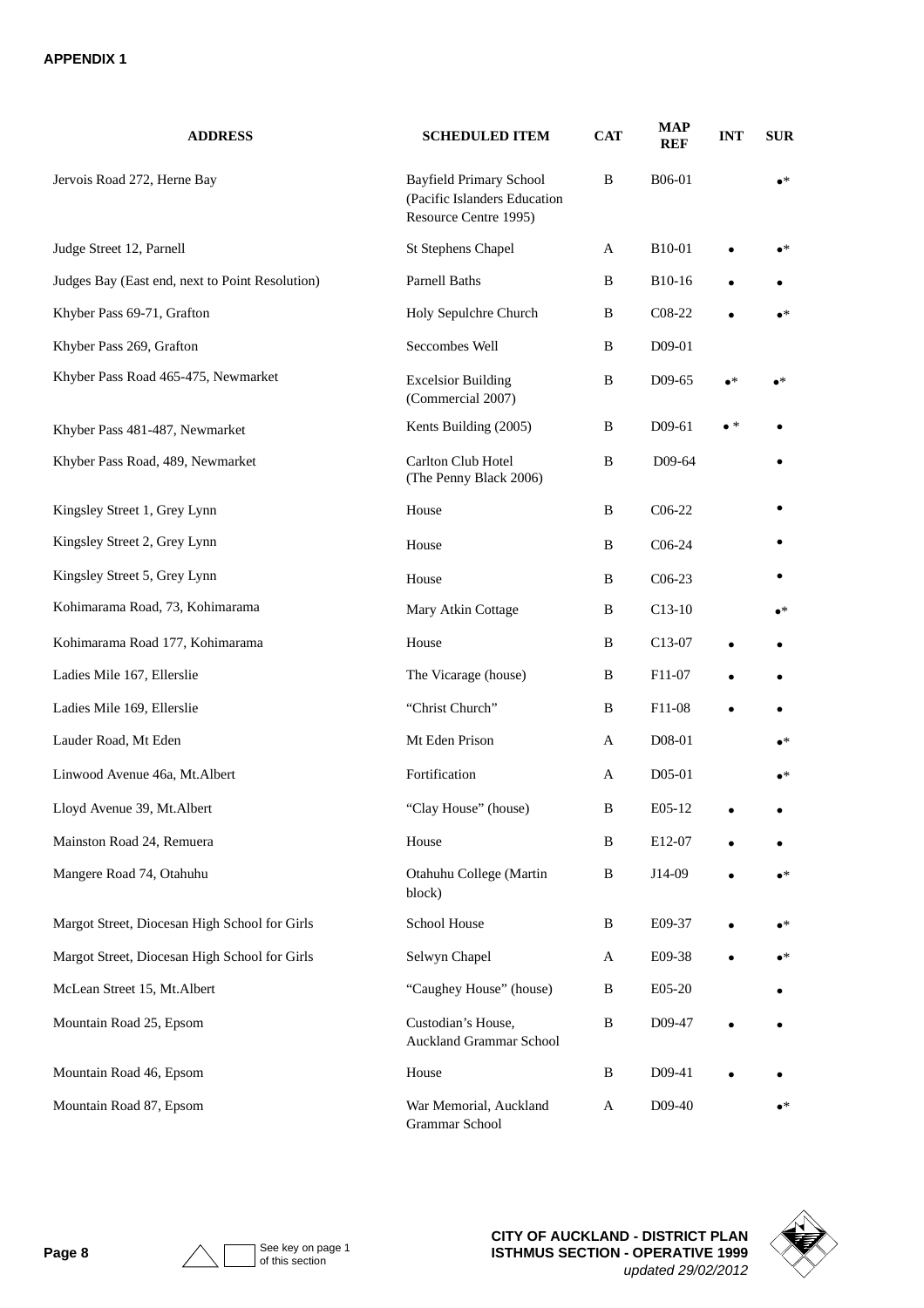| <b>ADDRESS</b>                                      | <b>SCHEDULED ITEM</b>                                                                                                                           | <b>CAT</b> | <b>MAP</b><br><b>REF</b> | <b>INT</b> | <b>SUR</b>  |
|-----------------------------------------------------|-------------------------------------------------------------------------------------------------------------------------------------------------|------------|--------------------------|------------|-------------|
| Mountain Road 87, Epsom                             | Auditorium, Pool and<br>library complex, Auckland<br><b>Grammar School</b>                                                                      | B          | D09-03                   |            | $\bullet^*$ |
| Mountain Road 87, Epsom                             | Main building, Auckland<br>Grammar School                                                                                                       | A          | D09-04                   |            | $\bullet^*$ |
| Mt Albert Road 1, Mt. Albert                        | <b>Edward Allen's House</b>                                                                                                                     | B          | E05-14                   |            |             |
| Mt Albert Road 18, Mt. Albert                       | Phillipps House                                                                                                                                 | B          | E05-16                   |            |             |
| Mt Albert Road 100, Mt. Albert                      | "Alberton" (house)                                                                                                                              | A          | E05-22                   |            |             |
| Mt Albert Road 539, Three Kings, (cnr WarrenAvenue) | Ranfurly Veterans' Home<br>(1903 building only)                                                                                                 | B          | G08-13                   |            | $\bullet^*$ |
| Mt Eden Road, Mt.Eden                               | <b>Tram Shelter</b>                                                                                                                             | B          | D <sub>0</sub> 8-43      |            |             |
| Mt Eden Road 2, Mt Eden                             | Grafton Library (Gaibraith's<br>Public House 2001)                                                                                              | B          | C <sub>08</sub> -29      |            |             |
| Mt Eden Road 4, Mt.Eden                             | Pumphouse                                                                                                                                       | B          | C <sub>08</sub> -04      |            |             |
| Mt Eden Road 145, Mt Eden                           | Apartment complex: Main<br>block, Secondary block and<br>garages. Interior protection<br>is limited to public spaces,<br>foyers and stairwells. | B          | D <sub>08</sub> -50      |            |             |
| Mt Eden Road 151-155, Mt Eden                       | <b>Woods Grocers</b>                                                                                                                            | B          | D <sub>08</sub> -53      |            | $\bullet^*$ |
| Mt Eden Road 281A, Mt.Eden                          | St Barnabas Church                                                                                                                              | A          | D08-11                   |            |             |
| Mt Eden Road 358, Mt Eden                           | House                                                                                                                                           | B          | D <sub>0</sub> 8-42      |            |             |
| Mt Eden Road 428-434, Mt Eden (cnr Stokes Road)     | Cucksey's Buildings                                                                                                                             | B          | E08-39                   |            | $\bullet^*$ |
| Mt Eden Road 447, Mt Eden                           | Ambury's Dairy<br>(Circus<br>Circus Cafe 2005)                                                                                                  | B          | E08-40                   |            | $\bullet^*$ |
| Mt Eden Road 537, Mt Eden                           | <b>Crystal Palace Theatre</b>                                                                                                                   | B          | E08-42                   | •*         | $\bullet^*$ |
| Mt Eden Road 546-552, Mt Eden                       | Greyfriars Church                                                                                                                               | B          | E08-35                   |            |             |
| Mt Eden Road 621, Mt Eden                           | House                                                                                                                                           | B          | E08-28                   |            |             |
| Mt Eden Road 710, Mt Eden                           | House                                                                                                                                           | B          | F08-07                   |            |             |
| Mt Eden Road 753, Mt Eden                           | Blinkbonnie (house)                                                                                                                             | A          | F08-03                   |            |             |
| Mt Eden Road/Entrance to Domain, Mt Eden            | <b>Bus Shelter/Public Toilets</b>                                                                                                               | B          | D08-08                   |            | $\bullet^*$ |
| Mt St John Avenue 27, Epsom                         | "Prospect" (house)                                                                                                                              | B          | E09-49                   |            |             |
| Mt Wellington Highway 136, Mt Wellington            | Van Dammes Cottage                                                                                                                              | B          | G14-04                   |            |             |
| Neilson Street, Te Papapa                           | Stone Walls, Waikaraka<br>Park                                                                                                                  | B          | H11-20                   |            | $\bullet^*$ |
| Neilson Street 273, Te Papapa                       | Onehunga Woollen Mills                                                                                                                          | B          | H11-05                   |            |             |



**CITY OF AUCKLAND - DISTRICT PLAN ISTHMUS SECTION - OPERATIVE 1999 Page 9**  *updated 29/02/2012*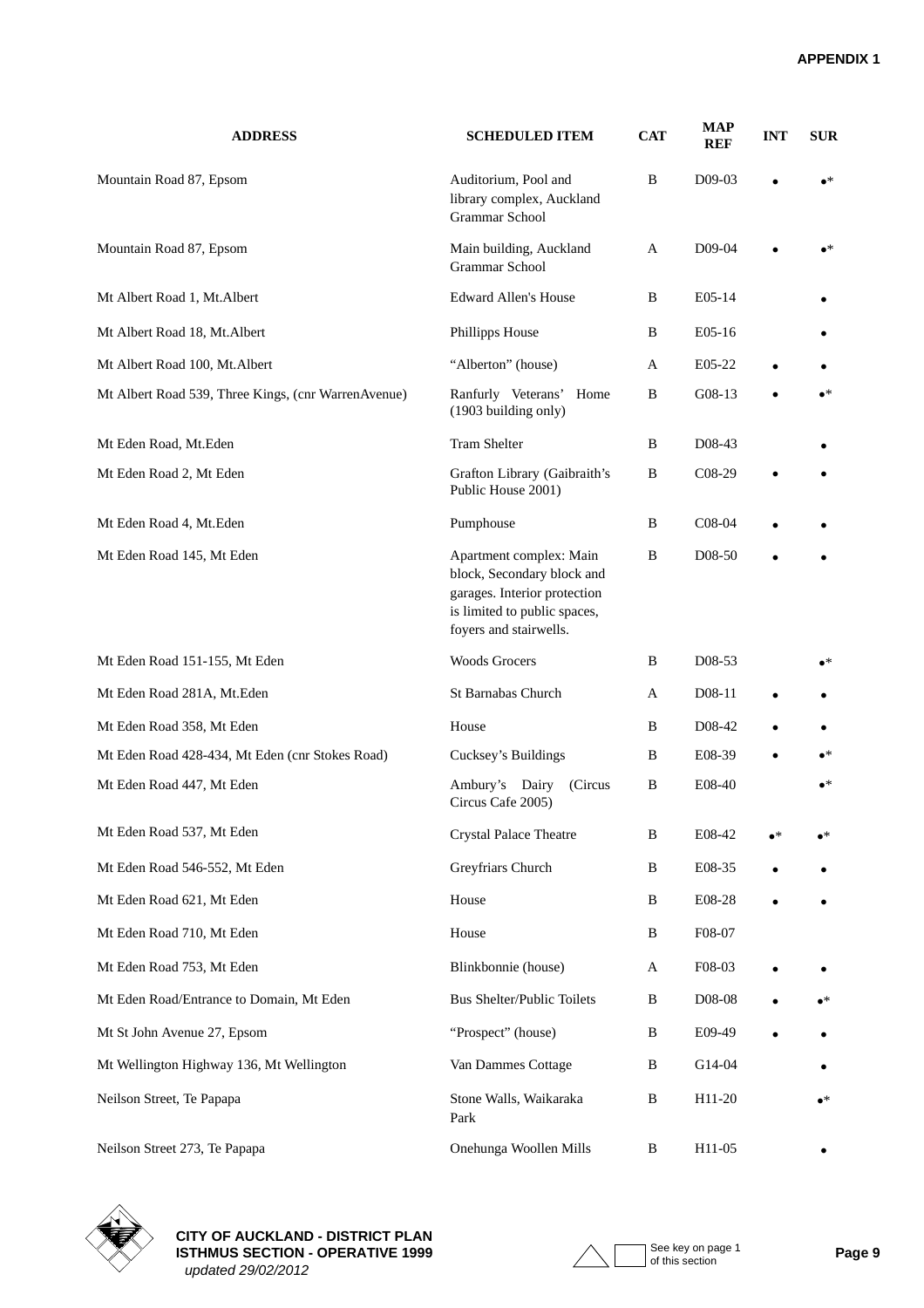| <b>ADDRESS</b>                                  | <b>SCHEDULED ITEM</b>                          | <b>CAT</b> | <b>MAP</b><br><b>REF</b> | <b>INT</b>  | <b>SUR</b>  |
|-------------------------------------------------|------------------------------------------------|------------|--------------------------|-------------|-------------|
| New North Road 460-466, Kingsland               | Page's Building                                | B          | D07-04                   |             |             |
| New North Road 463-475, Kingsland               | <b>Portland Buildings</b>                      | B          | D07-03                   |             |             |
| New North Road 468-470, Kingsland               | Page's grain and forage<br>store               | B          | D07-05                   |             |             |
| New North Road 478, Kingsland                   | Kingsland Post Office                          | B          | D07-06                   |             |             |
| New North Road 704, Morningside                 | St Lukes Church                                | A          | D06-04                   |             |             |
| New North Road 830, Mt Albert                   | Ferndale (Community<br>House)                  | B          | E05-08                   |             |             |
| New North Road 837, Mt Albert                   | Mt. Albert Methodist<br>Church                 | B          | E05-06                   |             |             |
| New Street 3-9, Ponsonby                        | St Marys Convent and<br>College Hall           | B          | B07-47                   |             | *           |
| New Street 9-17, St Marys Bay                   | St Marys Chapel                                | A          | B07-39                   |             |             |
| New Street 30, St Marys Bay                     | <b>Bishop's House</b>                          | A          | B07-84                   |             |             |
| Newton Road 143-149, Eden Terrace               | Orange Ballroom                                | B          | C <sub>08</sub> -33      | $\bullet^*$ | $\bullet^*$ |
| New Windsor Road 37, Avondale                   | House                                          | B          | F04-19                   |             | ٠           |
| Normanby Road, Mt Eden                          | Mt Eden Prison                                 | A          | D08-01                   |             |             |
| Normanby Road 24, Mt Eden                       | Shot Tower                                     | B          | D08-02                   |             |             |
| Normans Hill Road 70A, Onehunga                 | House                                          | B          | G09-25                   |             |             |
| Oakfield Avenue 9, Mt Albert                    | "Oakfield" (house)                             | B          | E05-11                   |             |             |
| Omana Avenue 6, Epsom                           | "Florence Court" (house)                       | A          | D09-11                   |             |             |
| One Tree Hill summit, One Tree Hill Domain      | Sir John Logan Campbell's<br>grave             | A          | F10-10                   |             | $\bullet^*$ |
| One Tree Hill summit, One Tree Hill Domain      | One Tree Hill Obelisk                          | A          | F10-11                   |             | $\bullet^*$ |
| Onehunga Mall 120, Onehunga                     | Old Post Office                                | A          | H <sub>10</sub> -16      | $\bullet$   |             |
| Onehunga Mall 303, Onehunga                     | Onehunga Club                                  | B          | G10-27                   |             |             |
| Orakei Road 79, Orakei                          | House                                          | B          | D11-03                   |             |             |
| Osborne Street 2-8, Newmarket                   | Kents Bakery (Arcade 2005)                     | B          | D <sub>09</sub> -60      |             | $\bullet^*$ |
| Owens Road, Epsom                               | House                                          | B          | $D09-14$                 | $\bullet$   |             |
| Park Road 20, Grafton                           | Gateway structure to<br><b>Auckland Domain</b> | B          | C09-52                   |             | $\bullet^*$ |
| Park Road 189, Grafton (Cnr. Carlton Gore Road) | House                                          | B          | $C09-11$                 |             |             |
| Parnell Rise, Parnell                           | Parnell Rail Bridge Piers<br>and Viaduct       | A          | B09-11                   |             | •*          |

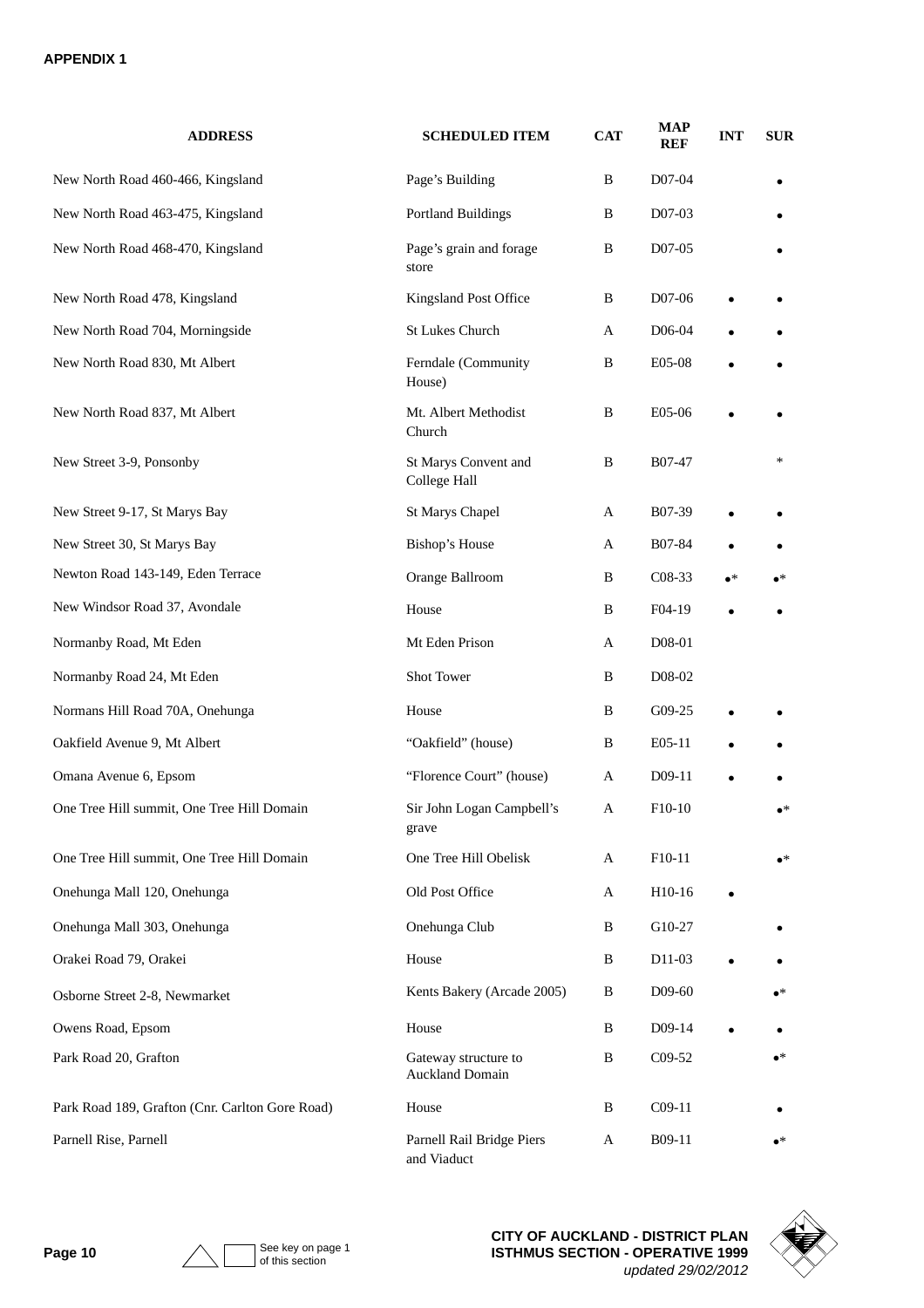| <b>ADDRESS</b>                            | <b>SCHEDULED ITEM</b>                                                             | <b>CAT</b>   | <b>MAP</b><br><b>REF</b> | <b>INT</b>  | <b>SUR</b>  |
|-------------------------------------------|-----------------------------------------------------------------------------------|--------------|--------------------------|-------------|-------------|
| Parnell Road, Parnell                     | Horse Hitching Post                                                               | A            | $C10-53$                 |             | $\bullet^*$ |
| Parnell Road 46, Parnell                  | Old Coffee House (Cottage<br>Restaurant 1995)                                     | B            | B09-04                   |             |             |
| Parnell Road 75, Parnell                  | <b>Mayfair Flats</b>                                                              | B            | C <sub>09</sub> -54      | $\bullet^*$ | •*          |
| Parnell Road 99-101, Parnell              | <b>Exchange Tavern</b>                                                            | B            | C09-47                   |             |             |
| Parnell Road 144, Parnell                 | Windsor Castle Hotel (Fat<br>Ladies Arms 1995)                                    | B            | C09-32                   |             |             |
| Parnell Road 204-212, Parnell             | St Johns Baptist Church                                                           | B            | $C09-43$                 |             |             |
| Parnell Road 330, Parnell                 | Whitby Lodge (Cook<br>Islands Government 1995)                                    | В            | $C10-31$                 |             |             |
| Parnell Road 350, Parnell                 | Hulme Court (house)                                                               | A            | C <sub>10</sub> -05      |             |             |
| Parnell Road 390, Parnell                 | Parnell Library and Hall                                                          | B            | $C10-40$                 |             |             |
| Parnell Road 420-432, Parnell             | <b>St Marys Cathedral</b>                                                         | A            | $C10-15$                 |             | $\bullet^*$ |
| Parnell Road 545, Parnell                 | Royal New Zealand<br>Foundation for the Blind                                     | В            | $C09-33$                 |             | $\bullet^*$ |
| Parnell Road 545 (George Street), Parnell | Workshop Building, Royal<br>New Zealand Foundation<br>for the Blind (Retail 1995) | B            | C09-48                   |             | $\bullet^*$ |
| Penrose Road 79, Penrose                  | Penrose Farm House                                                                | A            | G12-02                   |             | ∙∗          |
| Ponsonby Road 1, Ponsonby                 | <b>Newton Police Station</b><br>(Outreach 1995)                                   | B            | $CO7-10$                 |             |             |
| Ponsonby Road 1A, Ponsonby                | Unitarian Church                                                                  | B            | $C_{07-32}$              |             |             |
| Ponsonby Road 8, Ponsonby                 | Gas Lamp                                                                          | A            | C07-36                   |             | $\bullet^*$ |
| Ponsonby Road 50, Ponsonby                | "Allendale" (House Offices<br>1995)                                               | $\, {\bf B}$ | C07-08                   |             |             |
| Ponsonby Road 84-86, Ponsonby             | Shop/Residential                                                                  | B            | C07-52                   |             |             |
| Ponsonby Road 118-126, Ponsonby           | <b>Commercial Building</b>                                                        | $\, {\bf B}$ | C07-54                   | $\bullet^*$ | $\bullet^*$ |
| Ponsonby Road 179-181, Ponsonby           | Shop and Dwelling                                                                 | B            | C <sub>07</sub> -45      |             |             |
| Ponsonby Road 183-189, Ponsonby           | Shop                                                                              | B            | C <sub>07</sub> -46      |             |             |
| Ponsonby Road 195, Ponsonby               | "Holmdene" (house)                                                                | B            | C07-01                   |             |             |
| Ponsonby Road 203-209, Ponsonby           | <b>Terrace Houses</b>                                                             | B            | B07-15                   |             |             |
| Ponsonby Road 218-224, Ponsonby           | Shops/Residential                                                                 | B            | $C07-51$                 |             |             |
| Ponsonby Road 229B, Ponsonby              | St John's Church                                                                  | B            | B07-14                   |             |             |



**CITY OF AUCKLAND - DISTRICT PLAN ISTHMUS SECTION - OPERATIVE 1999** Page 11  *updated 29/02/2012*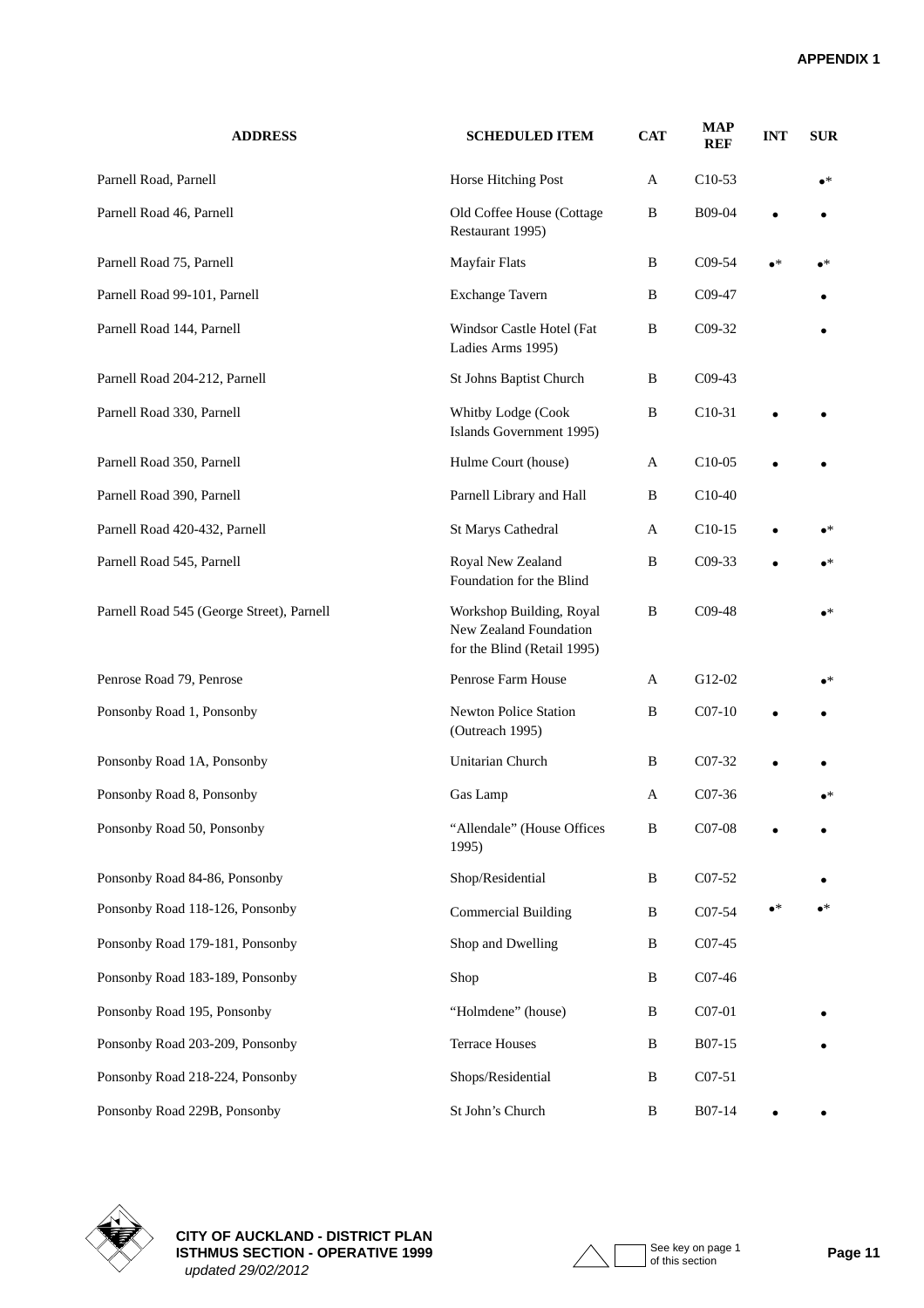| <b>ADDRESS</b>                                                                                      | <b>SCHEDULED ITEM</b>                                              | <b>CAT</b> | <b>MAP</b><br><b>REF</b> | <b>INT</b>  | <b>SUR</b>  |
|-----------------------------------------------------------------------------------------------------|--------------------------------------------------------------------|------------|--------------------------|-------------|-------------|
| Ponsonby Road 239, Ponsonby                                                                         | Letholite Factory (Joe's<br>Bargain Warehouse 1995)                | B          | B07-83                   |             |             |
| Ponsonby Road 256, Ponsonby                                                                         | <b>Shops</b>                                                       | B          | B07-79                   |             |             |
| Ponsonby Road 264-272, Ponsonby                                                                     | <b>Shops</b>                                                       | B          | B07-80                   |             |             |
| Ponsonby Road 283, Ponsonby                                                                         | <b>Brittania Theatre (Shopping</b><br>Mall 1995)                   | B          | <b>B07-48</b>            |             |             |
| Ponsonby Road 286-292, Ponsonby                                                                     | Shops                                                              | B          | B07-81                   |             |             |
| Portland Road 34, Remuera                                                                           | House                                                              | B          | D <sub>10</sub> -18      |             |             |
| Poronui Street, Mt Eden (end of Poronui Street, entrance to<br>Auckland Normal Intermediate School) | War Memorial Obelisks,<br>gates and stone walls                    | B          | E08-41                   |             | $\bullet^*$ |
| Princes Street 19, Onehunga                                                                         | Stone Store                                                        | B          | $H09-10$                 |             |             |
| Princes Street 55, Onehunga                                                                         | Carnegie Library                                                   | A          | H10-17                   |             |             |
| Quadrant Road, Onehunga (Jellicoe Park)                                                             | Laishley House                                                     | B          | G09-27                   |             |             |
| Quadrant Road, Onehunga (Jellicoe Park)                                                             | Blockhouse                                                         | A          | $G09-30$                 |             | $\bullet^*$ |
| Queens Road 167, Panmure                                                                            | Panmure Tavern (Facades<br>on Queens Road and<br>Domain Road only) | B          | F15-13                   |             |             |
| Queens and Kings Roads Cnr., Panmure                                                                | Mt. Wellington Stone<br>Cottage                                    | A          | F15-14                   |             |             |
| Ranfurly Road 19, Epsom                                                                             | St George's Church                                                 | B          | E09-48                   |             |             |
| Ranfurly Road 60, Epsom                                                                             | "Marivare" (house)                                                 | B          | E09-39                   |             |             |
| Remuera Road 85-89, Remuera                                                                         | St Mark's Church                                                   | A          | D09-08                   |             |             |
| Remuera Road 229, Remuera                                                                           | House                                                              | B          | E10-18                   |             |             |
| Remuera Road 258, Remuera                                                                           | Kings School Chapel                                                | B          | E10-19                   |             | $\bullet^*$ |
| Remuera Road 431, Remuera                                                                           | Remuera Public Library                                             | B          | E11-08                   |             |             |
| Remuera Road 586-592, Remuera                                                                       | McLaren Service Station<br>(Remuera Upland Motors<br>2005)         | B          | E12-10                   | $\bullet^*$ |             |
| Renall Street 1-17 and 2-24, Ponsonby                                                               | Renall Street Houses (21)                                          | A          | B07-13                   |             |             |
| Richmond Road 90, Grey Lynn                                                                         | Carlile House                                                      | A          | C07-48                   |             |             |
| Richmond Road 336, Grey Lynn - House                                                                | House                                                              | B          | $C06-10$                 |             |             |
| Richmond Road 350, Grey Lynn                                                                        | House                                                              | B          | $C06-21$                 |             |             |
| Richmond Road 401-413, Grey Lynn                                                                    | West Lynn Shopping Centre                                          | B          | $C06-20$                 |             |             |
| Riddell Road 439, Glendowie                                                                         | House                                                              | B          | $C16-08$                 |             |             |



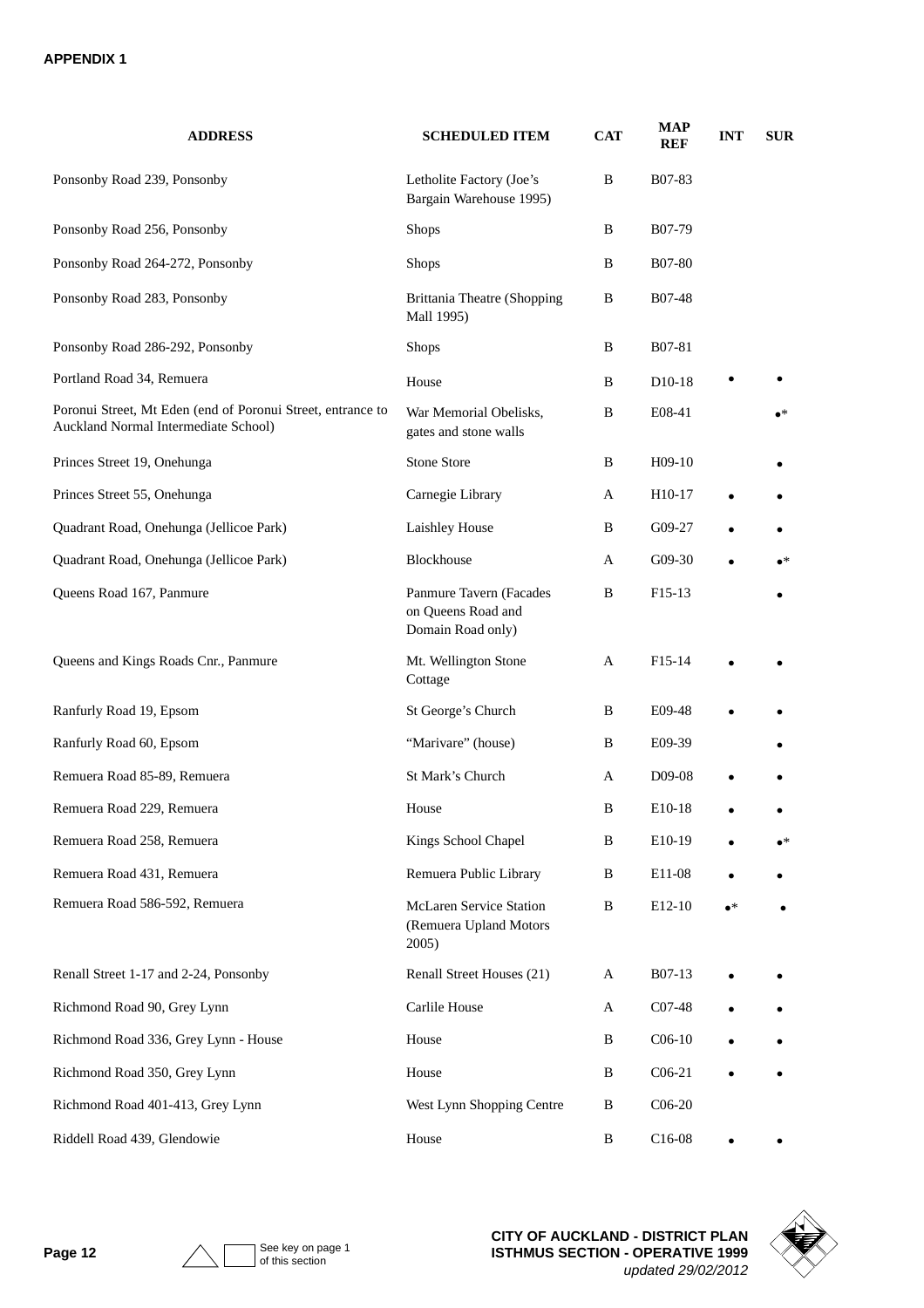| <b>ADDRESS</b>                                         | <b>SCHEDULED ITEM</b>                                                             | <b>CAT</b>   | <b>MAP</b><br><b>REF</b> | <b>INT</b> | <b>SUR</b>  |
|--------------------------------------------------------|-----------------------------------------------------------------------------------|--------------|--------------------------|------------|-------------|
| Roberta Avenue 52, Glendowie                           | House                                                                             | B            | D <sub>16</sub> -06      |            |             |
| Rockwood Place 3, Epsom                                | "Seacombe House" (house)                                                          | B            | D09-46                   |            |             |
| Rosebank Road, Avondale                                | Pollen's brickworks site                                                          | B            | D01-03                   |            | $\bullet^*$ |
| Sainsbury Road 7, Mt Albert                            | House                                                                             | B            | D <sub>06</sub> -21      |            |             |
| Sarsfield Street 85, Herne Bay                         | House                                                                             | B            | B06-32                   |            |             |
| Selby Square 7, Ponsonby                               | House                                                                             | B            | B07-85                   |            |             |
| Selwyn Street, Onehunga                                | Onehunga Primary School<br><b>Buildings (Community</b><br>Centre 1995)            | B            | H10-38                   |            | $\bullet^*$ |
| Selwyn Street 119, Onehunga                            | "Chateau Lafite" (house)                                                          | B            | G09-37                   |            |             |
| Shore Road 82-84, Remuera                              | Martyn Wilson Home and<br>Grounds                                                 | B            | C11-08                   |            |             |
| Spring Street, Onehunga                                | Pumphouse                                                                         | A            | H10-15                   |            | $\bullet^*$ |
| St Andrews Road 92-98, Epsom                           | St Andrew's Church                                                                | A            | F08-02                   |            |             |
| St Benedicts Street 1-9, Newton                        | St Benedict's Presbytery                                                          | B            | $C08-26$                 |            |             |
| St.Benedicts Street 30A-E, Newton, (off Stable Lane)   | The Stables                                                                       | B            | C <sub>08</sub> -30      |            |             |
| St Georges Bay Road 1, Parnell                         | House                                                                             | B            | $C10-10$                 |            |             |
| St Georges Bay Road 42, Parnell                        | Melmerly College                                                                  | B            | $C10-42$                 |            |             |
| St Georges Bay Road 66, Parnell                        | Carmichael House                                                                  | B            | $C10-32$                 |            |             |
| St Georges Road 17, Avondale                           | St Ninian Church                                                                  | B            | F03-10                   |            |             |
| St Georges Road 18, Avondale (18-20, St. Georges Road) | Whau Hall (Former City<br>Council Library)                                        | B            | F03-11                   |            |             |
| St Georges Road 20, Avondale (18-20, St. Georges Road) | Hollywood<br>Theatre<br>(Ex<br>Grosvenor<br>Ex<br>Theatre,<br>Avondale Town Hall) | B            | F03-12                   |            |             |
| St Heliers Bay Road 32-42, St Heliers                  | St Heliers Bay Library                                                            | B            | $C15-11$                 |            |             |
| St Heliers Bay Road 91, St Heliers                     | Glen Orchard (house)                                                              | B            | C15-02                   |            |             |
| St Heliers Bay Road 317, St Heliers                    | Blumenthal/Mondrian<br>House                                                      | B            | D <sub>14</sub> -10      |            |             |
| St Johns Road 278-282, Meadowbank                      | Chapel, St John's College                                                         | $\mathbf{A}$ | D <sub>14</sub> -08      |            | $\bullet^*$ |
| St Johns Road 278-282, Meadowbank                      | Kinder Wing, St John's<br>College                                                 | B            | D14-02                   |            | $\bullet^*$ |
| St Johns Road 278-282, Meadowbank                      | Dining Hall and Waitoa<br>Room, St John's College                                 | A            | D <sub>14</sub> -01      |            | $\bullet^*$ |
| St Jude Street 27, Avondale                            | St Jude's Church                                                                  | B            | F04-01                   |            |             |



**CITY OF AUCKLAND - DISTRICT PLAN ISTHMUS SECTION - OPERATIVE 1999** Page 13  *updated 29/02/2012*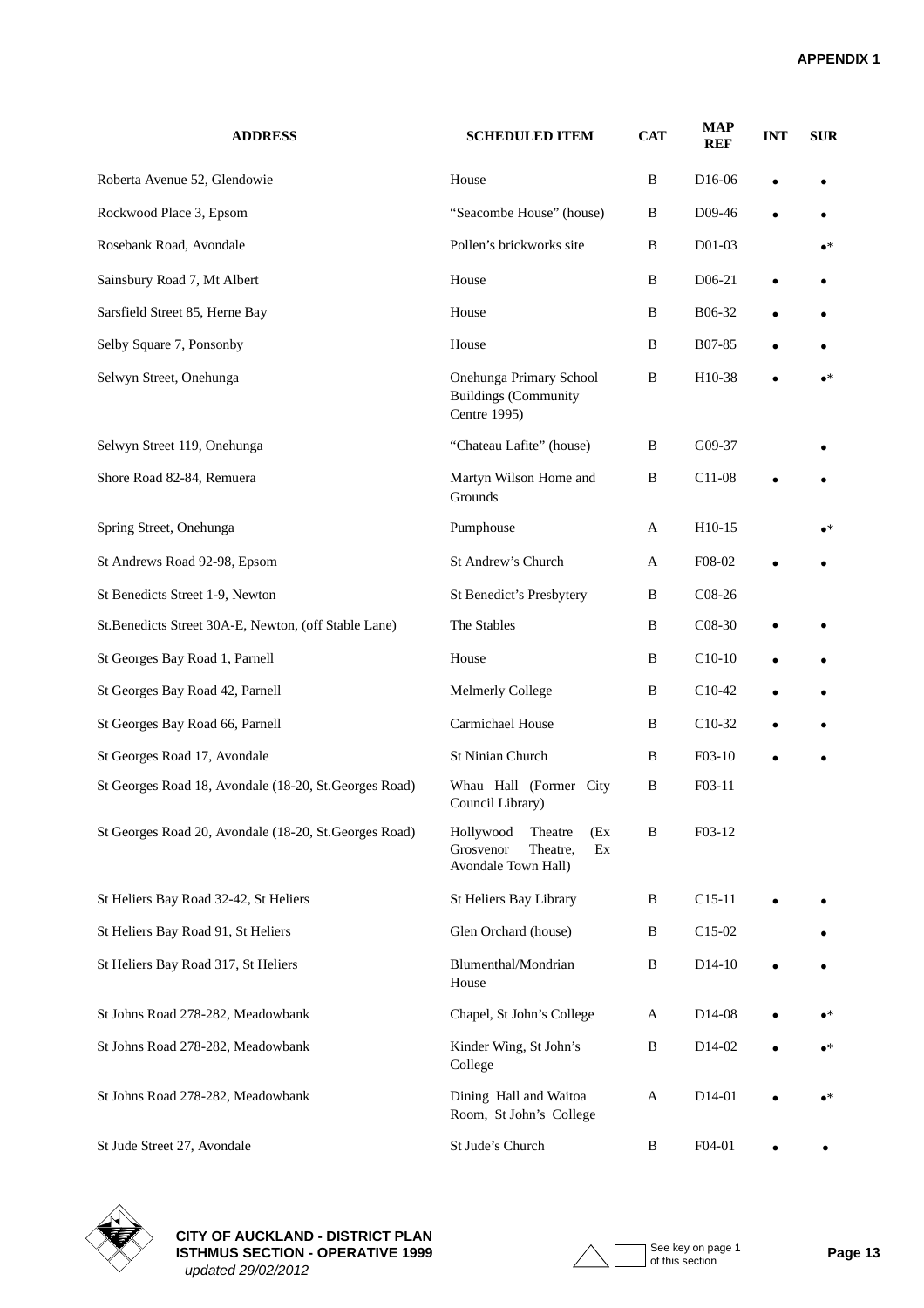| <b>ADDRESS</b>                                                                   | <b>SCHEDULED ITEM</b>                              | <b>CAT</b> | <b>MAP</b><br><b>REF</b> | <b>INT</b>    | <b>SUR</b> |
|----------------------------------------------------------------------------------|----------------------------------------------------|------------|--------------------------|---------------|------------|
| St Marys Road 1-3, Ponsonby                                                      | Ponsonby Post Office                               | A          | B07-12                   |               |            |
| St Marys Road 15, Ponsonby                                                       | Fire Brigade Building<br>(Plusone Restaurant 1995) | B          | B07-11                   |               |            |
| St Marys Road 20, Ponsonby                                                       | Gymnasium Building, Leys<br>Institute              | B          | B07-28                   |               |            |
|                                                                                  | Public Library Building,<br>Leys Institute         | B          | B07-10                   |               |            |
| St Marys Road 57, Ponsonby                                                       | Pompallier House                                   | A          | B07-82                   |               |            |
| St Marys Road 58, Ponsonby                                                       | House                                              | B          | B07-42                   |               |            |
| St Stephens Avenue 8-10, Parnell                                                 | Selwyn Court and Library                           | A          | C <sub>10</sub> -08      |               |            |
| St Stephens Avenue 12, Parnell                                                   | Neligan House (offices<br>1995)                    | A          | C10-07                   |               |            |
| St Stephens Avenue 17, Parnell                                                   | Old Deanery (house)                                | A          | C <sub>10</sub> -11      |               |            |
| St Stephens Avenue 42, Parnell                                                   | Paykel House                                       | B          | C <sub>10</sub> -52      |               |            |
| St Vincents Avenue 12-14, Remuera                                                | St Paul's Methodist Church                         | B          | E11-16                   |               |            |
| St Vincents Avenue 4, Remuera                                                    | Newman/Cotter House<br>'Oaklands'                  | B          | E11-21                   |               |            |
| Stanley Street 2, Parnell (Cnr of Parnell Rise)                                  | Swan Hotel (Strand Tavern<br>2005)                 | B          | B09-10                   | $\bullet\ast$ |            |
| Stilwell Road 29, Mt Albert                                                      | House                                              | B          | E05-19                   |               |            |
| Summer Street 9, Ponsonby                                                        | House                                              | B          | B07-43                   |               |            |
| Takutai Street 4, Parnell                                                        | House                                              | A          | $C10-33$                 |               |            |
| Tamaki Drive (Vellenoweth Green), St Heliers                                     | Drinking Fountain                                  | B          | $C15-12$                 |               |            |
| Tamaki Drive - Bastion Point, Mission Bay                                        | Savage Memorial and<br>Gardens                     | A          | B13-05                   |               |            |
| Tamaki Drive, Kohimarama                                                         | Kohimarama Beach<br><b>Changing Rooms</b>          | B          | B14-01                   |               |            |
| Tamaki Drive, Mission Bay                                                        | <b>Trevor Moss Davis</b><br>Memorial Fountain      | B          | B13-07                   |               |            |
| Tamaki Drive, Mission Bay (in cliff face and top, opposite<br>Tamaki Yacht Club) | Gun Emplacements (5 in<br>total)                   | A          | B13-06                   |               |            |
| Tamaki Drive, Mission Bay (clifftop behind Orakei Jetty)                         | Gun Emplacements (4) and<br>observation post       | A          | B <sub>12</sub> -10      | $\bullet$     |            |
| Tamaki Drive, Okahu Bay                                                          | Okahu Bay Changing<br>Rooms                        | B          | B12-06                   |               |            |
| Tamaki Drive, St Heliers                                                         | St Heliers Changing Rooms                          | B          | B15-05                   |               |            |

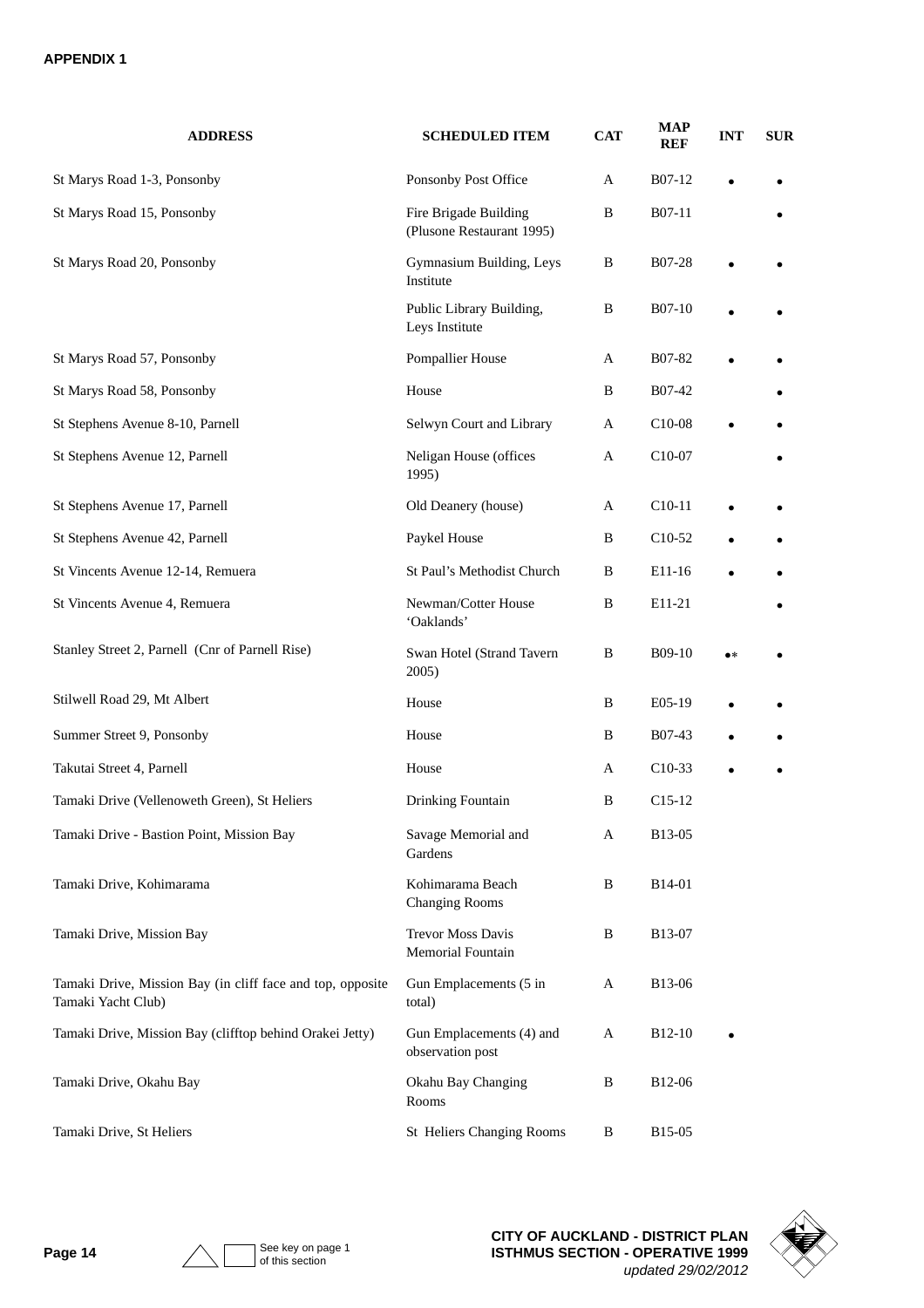| <b>ADDRESS</b>                             | <b>SCHEDULED ITEM</b>                                                                                    | <b>CAT</b> | <b>MAP</b><br><b>REF</b> | <b>INT</b>  | <b>SUR</b>  |
|--------------------------------------------|----------------------------------------------------------------------------------------------------------|------------|--------------------------|-------------|-------------|
| Tamaki Drive 14, Orakei                    | <b>Pumping Station (Navy</b><br>League Headquarters -<br>Hammerheads Restaurant<br>1995)                 | B          | B12-07                   |             |             |
| Tamaki Drive 40, Mission Bay               | <b>Melanesian Mission House</b><br>(Restaurant 1995)                                                     | A          | B13-02                   |             |             |
| Tamaki Drive 105, Mission Bay              | <b>Garden Court Flats</b>                                                                                | B          | B13-11                   | $\bullet^*$ | $\bullet^*$ |
| The Drive 62-66, Epsom                     | <b>AEPB Substation Building</b>                                                                          | B          | F09-50                   |             |             |
| The Strand 124, Parnell                    | NZ Loan and Merchantile<br>Wool Store (The Strand<br><b>Building Commercial 1995)</b>                    | B          | B10-15                   |             |             |
| Thompson Road 5A, Panmure                  | St Matthias Anglican<br>Church                                                                           | A          | G15-03                   |             |             |
| Three Kings Reserve, Three Kings           | Pumphouse (Bandroom<br>1995)                                                                             | B          | G08-06                   |             |             |
| Titoki Street 10, Parnell                  | Pearson House                                                                                            | B          | C09-34                   |             |             |
| Tohunga Crescent 4, Parnell                | <b>Emerald Lodge</b>                                                                                     | A          | $C10-20$                 |             |             |
| Upland Road 4, Remuera                     | House                                                                                                    | B          | E12-06                   |             |             |
| Valley Road, 62-64, Mt. Eden               | Mt. Eden Borough Council<br><b>Building and Fire Station</b><br><b>Building (Nesfield House</b><br>2006) | B          | D08-52                   |             | $\bullet$   |
| Valley Road 73, Mt Eden                    | Memorial gates (Mt Eden<br>Normal Primary School)                                                        | B          | D08-51                   |             | $\bullet^*$ |
| Victoria Avenue 237, Remuera               | Mitchelson House, Stables<br>and Convent - Baradene<br>School                                            | B          | C11-07                   |             | $\bullet^*$ |
| Victoria Street 111, Onehunga              | House (Fencible Cottage)                                                                                 | A          | G10-59                   |             | $\bullet^*$ |
| View/Esplanade Roads                       | St James Church and Hall                                                                                 | B          | D08-44                   |             |             |
| Wairakei Street 37, Greenlane              | House                                                                                                    | B          | F11-19                   |             |             |
| Wallace Street 58, Herne Bay               | House                                                                                                    | B          | B06-31                   |             |             |
| Wharua Road 9, Remura, (cnr Bell Road)     | Shera House                                                                                              | B          | D <sub>10</sub> -17      |             |             |
| Williamson Avenue 1, Grey Lynn             | Grey Lynn Council Offices<br>(Restaurant 1995)                                                           | B          | C07-07                   | $\bullet$   |             |
| Wood Street 40, Ponsonby (cnr Ryle Street) | House                                                                                                    | B          | B07-91                   |             |             |
| Woodward Road 10, Mt.Albert                | House                                                                                                    | B          | E04-02                   | $\bullet$   |             |



**CITY OF AUCKLAND - DISTRICT PLAN ISTHMUS SECTION - OPERATIVE 1999** Page 15  *updated 29/02/2012*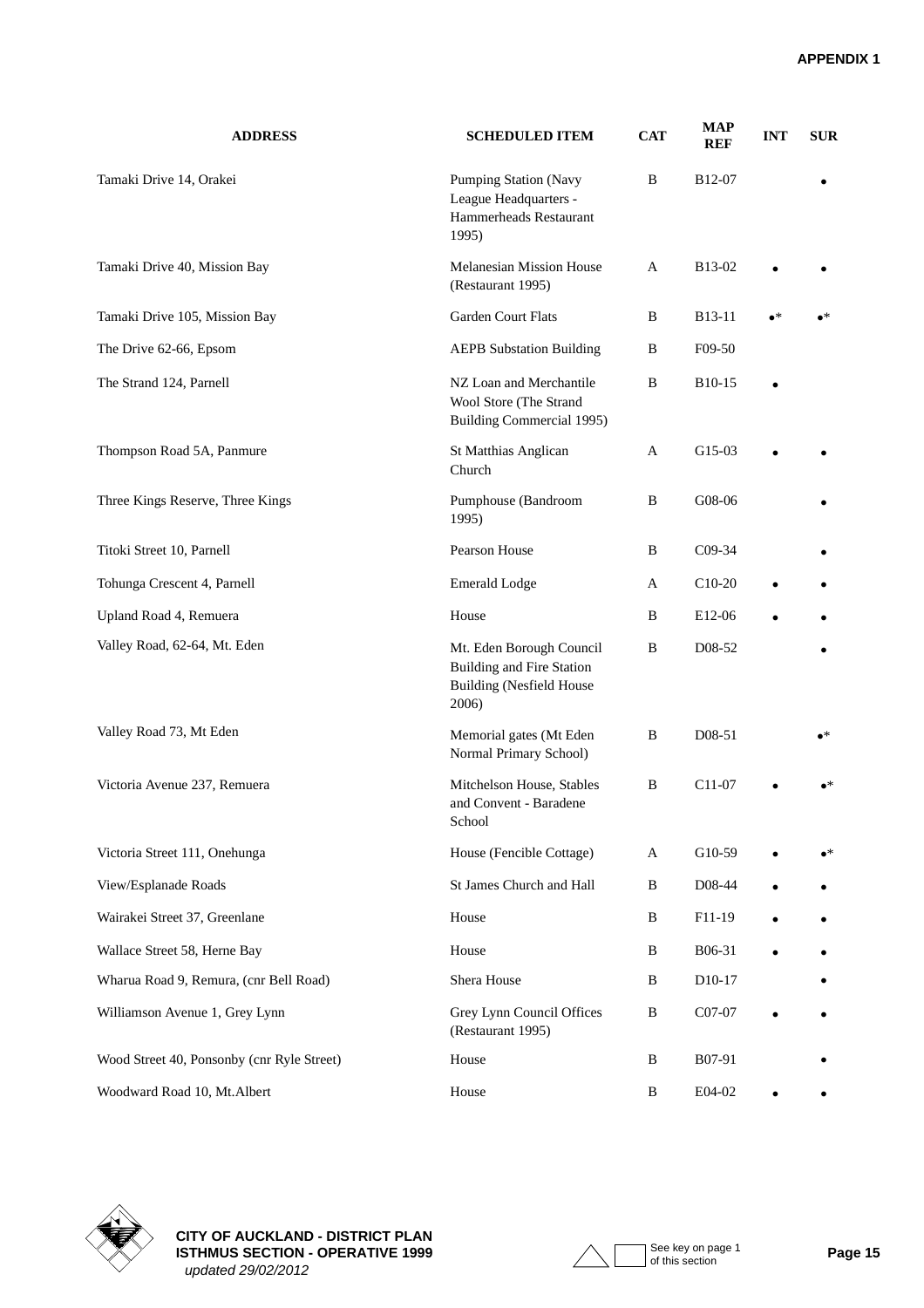### **SCHEDULED HERITAGE PLACES - SITE SURROUND DIMENSIONS AND/OR INTERIOR DEFINITIONS**

- 1) 40 Alberton Avenue, Mt Albert Grammar School surrounds means all that part of the site within 50m of 1922 main school building. (E05-13)
- 2) Beachcroft Avenue, Onehunga, Bray's Landing surrounds means whole Reserve area. (H09-03)
- 3) 4A-6 Beatrice Road, Remuera, St Michaels Church Site surrounds means a 50m wide frontage to Beatrice Road which includes the Presbytery property, by 60m deep. (D10-03)
- 4) 90 Beaumont Street, Auckland Gas Administration Building surrounds means all that part of the site within 30m of the building. (B07-68)
- 5) Carrington Road, Pt Chevalier, Oakley Hospital, Main Building (Unitech 1995) site surrounds means all that land between the building and the site boundaries to the north (motorway) east (Carrington Road), and west site boundaries; and to the south-west and south, all that part of the site within 20m of the building. Refer to APPENDIX B to the Planning Maps for a diagram of the site surround dimensions. (D04-01)
- 5A) Church and Galway Streets, Church of Assumption and graveyard surrounds means all that part of the site between the Church Street boundary and a line across the site 6 metres to the north of the northern wall of the church. (H10-08)
- 5B) Church and Galway Streets, presbytery and gateposts surrounds means all that part of the site within 6 metres of the presbytery building, and following the line of an existing driveway 3 metres wide, to 5 metres from the western boundary, and including a rectangle of 11 metres by 5 metres containing the gateposts on the western boundary. (H10-08)
- 6) Cornwall Park, Epsom Acacia Cottage surrounds means all that part of the site within 40m of the cottage. (F10-07)
- 7) Cornwall Park Te Mauri (Te Toka Tu Whenua) surrounds means all that part of the site within 100m of the stone. (F10-01)
- 8) Cornwall Park Sir John Logan Campbell, Statue and Fountain, Manukau Road surrounds means all that part of the site within 100m of the statue. (E09-23)
- 9) Domain Drive, Auckland War Memorial Museum surrounds means in front of the Museum a rectangle 230m x 150m with the long axis running north and south and coinciding with the north-south centre line of the Museum, with the balance of the surrounds determined by a line drawn 150m from the Museum. (C09-04)
- 10) Domain Drive, Grandstand surrounds means all that part of the site within 100m of the grandstand building. (C09-07)
- 11) Domain Drive, Domain Wintergarden surrounds means all that part of the site within 50m of either of the two glass houses (Tropical House and Temperate House). (C09-03)
- 12) Domain Drive, Domain Bandstand surrounds means all that part of the site within 50m of the building. (C09-41)
- 13) Domain Drive, Domain Kiosk surrounds means all that part of the site within 60m of the building. (C09-42)
- 14) Domain Cenotaph surrounds means all that part of the site within 200m of the cenotaph. (C09-31)
- 15) Golf Avenue, Otahuhu, Kings College, Main Block surrounds means all that part of the site within 50m of the building. (J13-06)
- 16) Golf Avenue, Otahuhu, Kings College Chapel surrounds means all that part of the site within 50m of the Chapel. (J13- 05)
- 17) Golf Avenue, Otahuhu, Charles T Major statue, Kings College surrounds means all that part of the site within 50m of the statue. (J13-11)
- 18) 805 Great North Road, Western Springs (Motat), Pumphouse surrounds means all that part of the site within 30m of building. (D06-01)
- 19) Great South Road and Mangere Road, Otahuhu, Nixon Monument surrounds means all that part of the site within 30m of the monument. (J14-13)



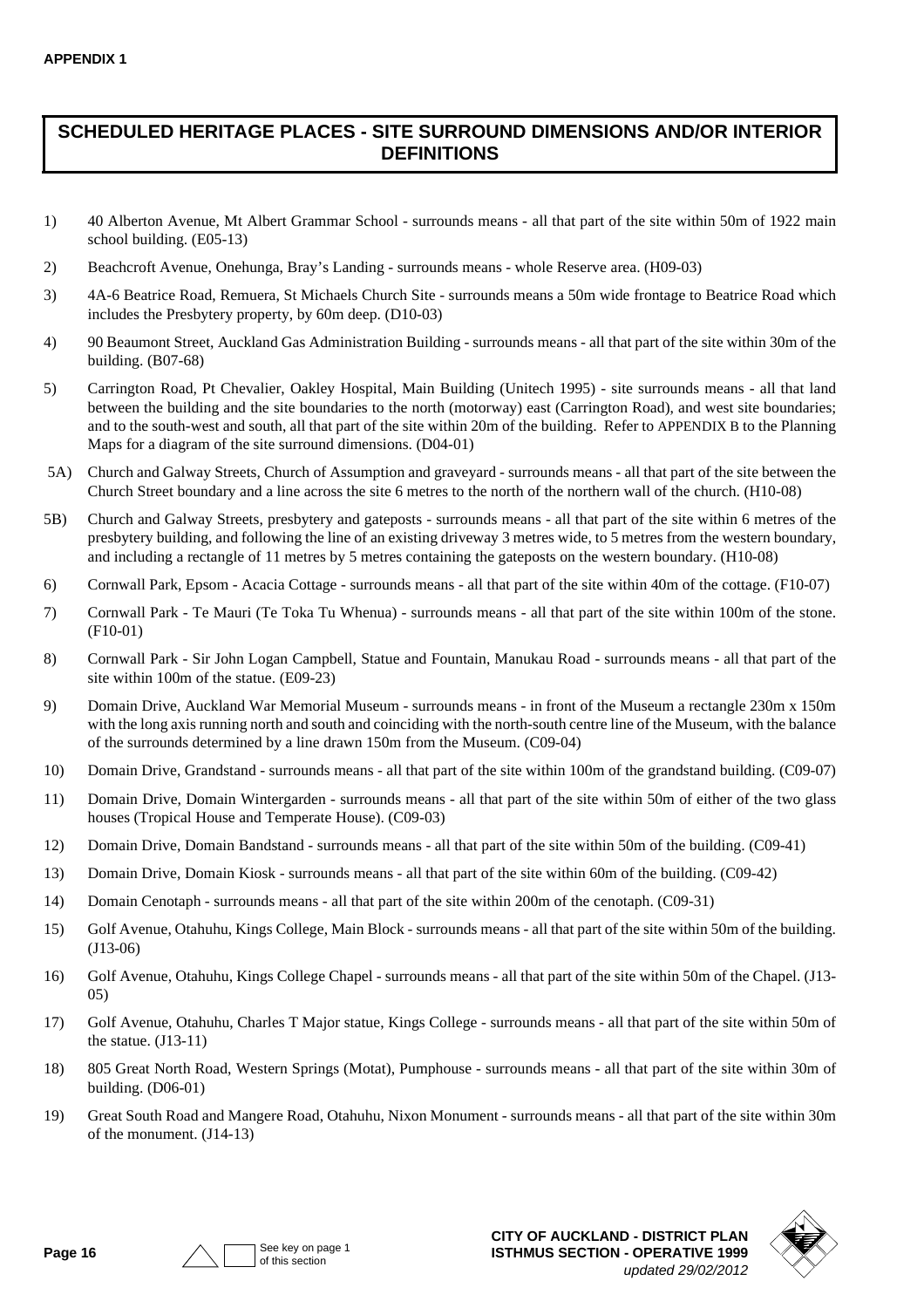- 20) 122 Great South Road, Remuera, Remuera Railway Station and Signal Box surrounds means all that part of the site within 40m of the buildings. (E10-23)
- 21) Great South Road and Mangere Road, Otahuhu, War Memorial surrounds means all that part of the site within 30m of the Memorial. (J14-14)
- 22) Greenlane West, Costley Block, Greenlane Hospital surrounds means all that part of the site within 30m of the buildings. (F09-22)
- 23) 72a Hillsborough Road, Mt Roskill, Pah Homestead (Arts Centre) surrounds means all that part of the site described as A and B in the diagram of site surrounds contained in APPENDIX B to the Planning Maps. In Area B, "site surrounds" is deemed to be air space measured above the plane shown in Diagram G08-02. The plane is measured using the relative ground floor level of the existing building as the base point, and declining as an angle from the horizontal at a gradient of 1:13.5. (G08-02)
- 24) 72 Hillsborough Road, Mt Roskill, The Pah Stables surrounds means all that part of the site contained within a line across the site 70 metres parallel to the north-eastern most walls of the stables building, and following the boundary with Steins Avenue, and following a line 8 metres parallel to the south-western side of the stables building, and following the line of the existing post and wire fence, specifically 15.6 metres from the edge of the stables at the southern end and 9.4 metres from the edge of the stables at the northern end. Refer to APPENDIX B to the Planning Maps for a diagram of the site surrounds dimensions. (G08-10)
- 25) Howe Street, Freemans Bay ex Beresford Street Primary School Building surrounds means all that part of the site within 30m of the building. (C08-21)
- 26) 14 Howe Street, Newton, Auckland Girls Grammar surrounds means all that part of the site within 60m of front (south) elevation and within 30m for balance of building. (C08-01)
- 27) 272 Jervois Road, Herne Bay, ex Bayfield Primary School surrounds means all that part of the site within 30m of the building. (B06-01)
- 28) 12 Judge Street, Parnell, St Stephens Chapel surrounds means all that part of the Reserve within 90m of the church. (B10-01)
- 29) 69-71 Khyber Pass, Grafton, Holy Sepulchre Church surrounds means all that part of the site within 30m of church. (C08-22)
- 30) Lauder Road, Mt Eden, Mt Eden Prison surrounds means all that part of the site which is bounded by the northern frontage on to the railway line and the eastern frontage on to the motorway, along with the part of the western frontage covering the main gate and wall as shown on Diagram D08-01 in APPENDIX B to the Planning Maps (D08-01).
- 31) 46a Linwood Avenue, Mt Albert, surrounds means all that part of the site within 30m of the structure foundations. (D05-01)
- 32) 74 Mangere Road, Otahuhu, Otahuhu College, Martin building surrounds means all that part of the site within 50m of building. (J14-09)
- 33) Margot Street, Diocesan High School for Girls, Selwyn Chapel surrounds means all that part of the site within 30m of chapel. (E09-38)
- 34) Margot Street, Diocesan High School for Girls, School House surrounds means all that part of the site within 30m of building. (E09-37)
- 35) Mountain Road, Epsom Auckland Grammar School Main Building surrounds means all that part of the site within 60m to front (north-east) elevation and within 30m for balance of building. (D09-04)
- 36) Mountain Road, Epsom Auckland Grammar School, Centenial Theatre, Library, Pool surrounds means all that part of the site within 20m of buildings. (D09-03)
- 37) Mountain Road, Epsom Auckland Grammar School, War Memorial surrounds means all that part of the site within 30m of memorial. (D09-40)
- 38) Mt. Eden Road, Entrance to the Domain Bus Shelter and Public Toilets surrounds means within 20m of the building. (D08-08)



**CITY OF AUCKLAND - DISTRICT PLAN ISTHMUS SECTION - OPERATIVE 1999**  $\bigwedge$   $\bigcap$  See key on page 1 **Page 17**  *updated 29/02/2012*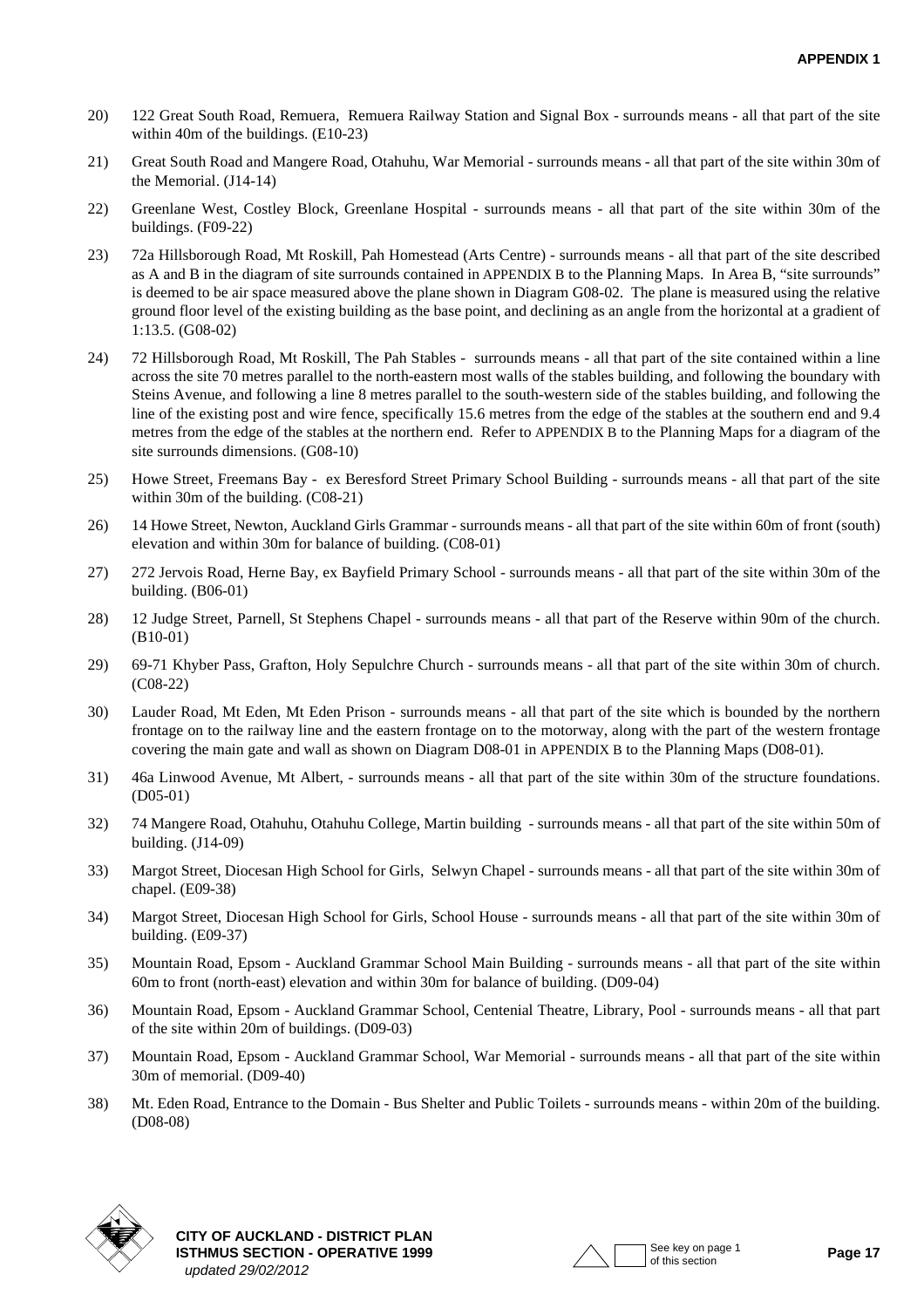- 39) Neilson Street, Te Papapa -Waikaraka Park, Stone walls surrounds means all that part of the site within 10m of walls. (H11-20)
- 40) 3-9 New Street, St Marys Bay, St Marys Convent and Hall surrounds means all that part of the site contained within a rectangle 45m wide frontage to New Street and extending back 65m from New Street. (B07-47)
- 41) One Tree Hill Summit Sir John Logan Campbell's Grave surrounds means all that part of the Domain within 100m of grave. (F10-10)
- 42) One Tree Hill Summit, Obelisk surrounds means all that part of the Domain within 100m of structure. (F10-11)
- 43) 420-432 Parnell Road, Parnell, St Marys Church surrounds means all that part of the site within 30m of church. (C10- 15)
- 44) 545 Parnell Road, Parnell, Royal New Zealand Foundation for the Blind, Main Building surrounds means all that part of the site defined in Concept Plan C09-15. (Refer APPENDIX B to the Planning Maps). (C09-33)
- 45) 545 Parnell Road, Parnell, (George Street) Royal New Zealand Foundation for the Blind, Workshop surrounds means all that part of the site defined in Concept Plan C09-15. (Refer APPENDIX B to the Planning Maps). (C09-48)
- 46) 79 Penrose Road, Penrose, house surrounds means all that part of the site within 50m of building. (G12-02)
- 47) 8 Ponsonby Road, Ponsonby Gas Street Lamp surrounds means within 5m of the pole. (C07-36)
- 48) Quadrant Road, Onehunga Blockhouse surrounds means all that part of the Reserve within 50m of building. (G09-30)
- 49) 258 Remuera Road, Remuera, Kings School Chapel surrounds means all that part of the site within 30m of chapel. (E10-19)
- 50) Rosebank Road, Avondale Pollens Brickwork Site surrounds means a rectangle 120m x 70m with the long axis running approximately north-east and with the north corner of rectangle approximately 120m from Rosebank Road (see drawing in file). (D01-03)
- 51) 278-282 St Johns Road, Meadowbank St Johns College, Selwyn Chapel surrounds means all that part of the site within 30m of the Chapel. (D14-08)
- 52) 278-282 St Johns Road, Meadowbank St Johns College, Kinder Wing surrounds means all that part of the site within 30m of building. (D14-02)
- 53) 278-282 St Johns Road, Meadowbank St Johns College, Dining Hall and Waitoa Room surrounds means all that part of the site within 30m of buildings. (D14-01)
- 54) Selwyn Street, Onehunga old Onehunga Primary School buildings surrounds means all that part of the site within 30m of the buildings. (H10-38)
- 55) Spring Street, Onehunga Old Pumphouse surrounds means all that part of the site within 20m of building. (H10-15)
- 56) 237 Victoria Avenue, Remuera Part Baradene School, Convent and stables surrounds means all that part of the site within 100m of the front (north) elevation of the Convent and within 30m of the balance of the building/s. (C11-07)
- 57) 10 Titoki Street, Parnell, Royal New Zealand Foundation for the Blind, Pearson House surrounds means all that part of the site defined on Concept Plan C09-15. (Refer APPENDIX B to the Planning Maps). (C09-34)
- 58) Church and Galway Streets, Church of Assumption and graveyard surrounds means all that part of the site between the Church Street boundary and a line across the site 6 metres to the north of the northern wall of the church. (H10-08)
- 59) Church and Galway Streets, presbytery and gateposts surrounds means all that part of the site within 6 metres of the presbytery building, and following the line of an existing driveway 3 metres wide, to 5 metres from the western boundary, and including a rectangle of 11 metres by 5 metres containing the gateposts on the western boundary. (H10-08)
- 60) 4 Upland Road, Remuera, house surrounds means all that part of the site between the Upland Road boundary line and a line drawn across the site parallel to and 1.8 metres from the main rear (western) elevation of the house and following the line of a proposed driveway, as shown in Diagram E12-06 contained in APPENDIX B to the Planning Maps. (E12-06).
- 61) Gillies Avenue 249-259, (Melville Park), Epsom surrounds mean All land within 2m of the feature.
- 62) Greenlane West 197-211, (202-208 Cornwall Park), Cornwall Park surrounds mean All land within 20m of the feature.



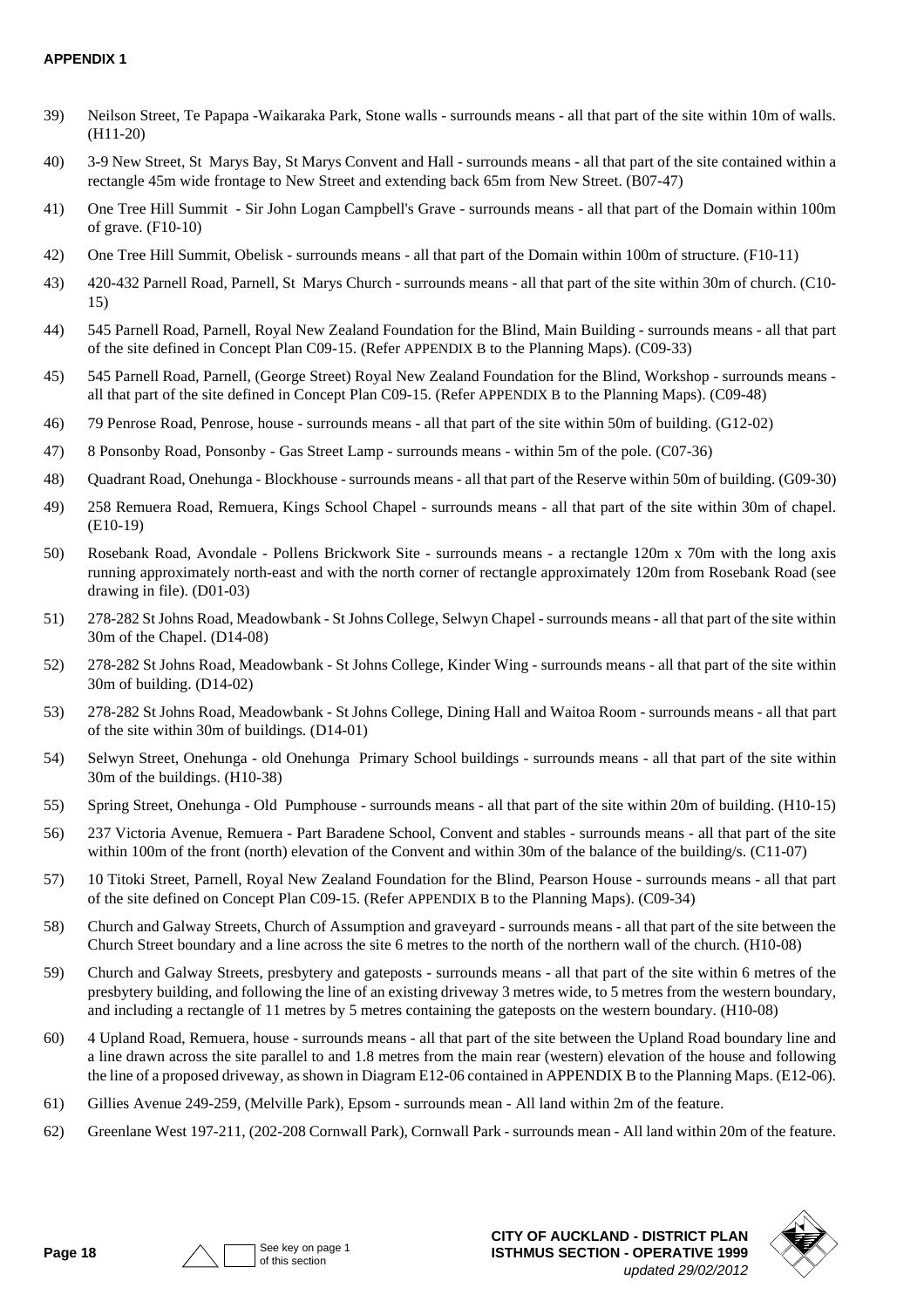- 63) Mt.Albert Road 539, Three Kings, (cnr Warren Avenue) surrounds mean 30m of the front elevation and 10m of the remainder of the building.
- 64) Park Road 20, Grafton surrounds mean all land within 10m of the feature except that where the end of the feature adjoins/ abuts the boundary between the Auckland Hospital site and the Auckland Domain site, the surrounds shall extend 2m from any point on this end of the feature.
- 65) Gillies Avenue 74, Epsom surrounds mean all that land in Lot 1 DP 313509 (74 Gillies Ave) and areas A, B & C of Lot 2 DP 313509 (70 Gillies Ave) as identified on CT 53356 and CT 53357.
- 66) Khyber Pass 481-487, Newmarket Kents Building (2005) interior means all original and/or reconstructed spaces, components and materials. (Reconstruction as per ICOMOS charter means "to be built again in original form using old or new material".)
- [67\) Osborne Street 2-8, Newmarket Kents Bakery \(Arcade 2005\) surrounds means refer to section D09-60 of APPENDIX](#page-0-0)  B (Planning Maps) for a diagram illustrating the site surrounds and dimensions.
- 68) Remuera Road 586-592, Remuera McLaren Service Station (Remuera Upland Motors 2005) interior means all original and/or reconstructed spaces, components and materials. (Reconstruction as per ICOMOS charter means "to be built again in original form using old or new material".)
- 69) 3-9 Ascot Avenue, Remuera Church (St Aidans), interior means all original and/or reconstructed spaces, components and materials pre 1956. (Reconstruction = as per Icomos charter means "to be built again in original form using old or new material". (E11-23)
- 70) 3-9 Ascot Avenue, Remuera Church (St Aidans), surrounds means all land within 5m of all points along the groundline of the Northern, Western and Southern faces of the church and within 10m of all points along the groundline of the Eastern face of the church building. Plus all land within 3m radius of the war memorial and the lych-gate perimeter. Refer to APPENDIX B to the Planning Maps for a diagram of the site surrounds dimensions. (E11-23)
- 71) 504-506 Blockhouse Bay Road, Blockhouse Bay Green Bay Mission Hall surrounds means all land within 6 metres of the building at the groundline, except for that part of this defined area extending over 500 Blockhouse Bay Road. Refer to APPENDIX B to the Planning Maps for a diagram of the site surrounds dimensions. (G04-05)
- 72) 69-79 Endeavour Street, Blockhouse Bay (Blockhouse Bay Beach Reserve) Blockhouse Bay Seawall surrounds means - all land within 6m of the item. Refer to APPENDIX B to the Planning Maps for a diagram of the site surrounds dimensions. (H04-11) Areas below Mean High Water Springs fall within the jurisdiction of the Auckland Regional Council and are therefore outside the jurisdiction of the District Plan.
- 73) 470 Great North Road, Grey Lynn St. Joseph's Catholic Church & Bell Tower surrounds means 9.5 metres from the groundline on the eastern face of the church, to the site boundaries on the southern and western sides of the property, plus all land within 10 metres of the groundline of the north face of the church building and tower. Refer to APPENDIX B to the Planning Maps for a diagram of the site surrounds dimensions. (D06-17)
- 74) Great North Road, Western Springs (cnr Great North Road and Stadium Road) Tram shelter (Bus shelter 2005) surrounds means - all land within 5 metres of the building in plan (including the roof). Refer to APPENDIX B to the Planning Maps for a diagram of the site surrounds dimensions. (D06-18)
- 75) 428-434 Mt. Eden Road, Mt. Eden (Corner Stokes Road) Cucksey's buildings surrounds means the curtilage, plus all land within 4 metres of the western and southern faces of the building at the ground lines. Refer to APPENDIX B to the Planning Maps for a diagram of the site surrounds dimensions. (E08-40)
- 76) 447 Mt. Eden Road, Mt. Eden Ambury's Dairy (Circus Circus Cafe 2005) surrounds means all land within 4 metres of the eastern and southern faces of the building. Refer to APPENDIX B to the Planning Maps for a diagram of the site surrounds dimensions. (E08-40)
- 77) Poronui Street, Mt. Eden (End of Poronui Street, entrance to Auckland Normal Intermediate School) War Memorial Obelisks, gates and stone walls - surrounds means - all land within 5 metres of the structures. Refer to APPENDIX B to the Planning Maps for a siagram of the site surrounds dimensions. (E08-41)
- 78) Kohimarama Road, 73, Kohimarama, Mary Atkin Cottage surrounds means all land within the Certificate of Title boundary of 73 Kohimarama Road, and extending to all land within the boundary of 65 Kohimarama Road (Mary Atkin Reserve), and also including the pedestrian walkway between the two sites. Refer to APPENDIX B in the Planning Maps for a diagram of the site surrounds. (C13-10)



**CITY OF AUCKLAND - DISTRICT PLAN ISTHMUS SECTION - OPERATIVE 1999** And the second of the Second Section Page 19  *updated 29/02/2012*

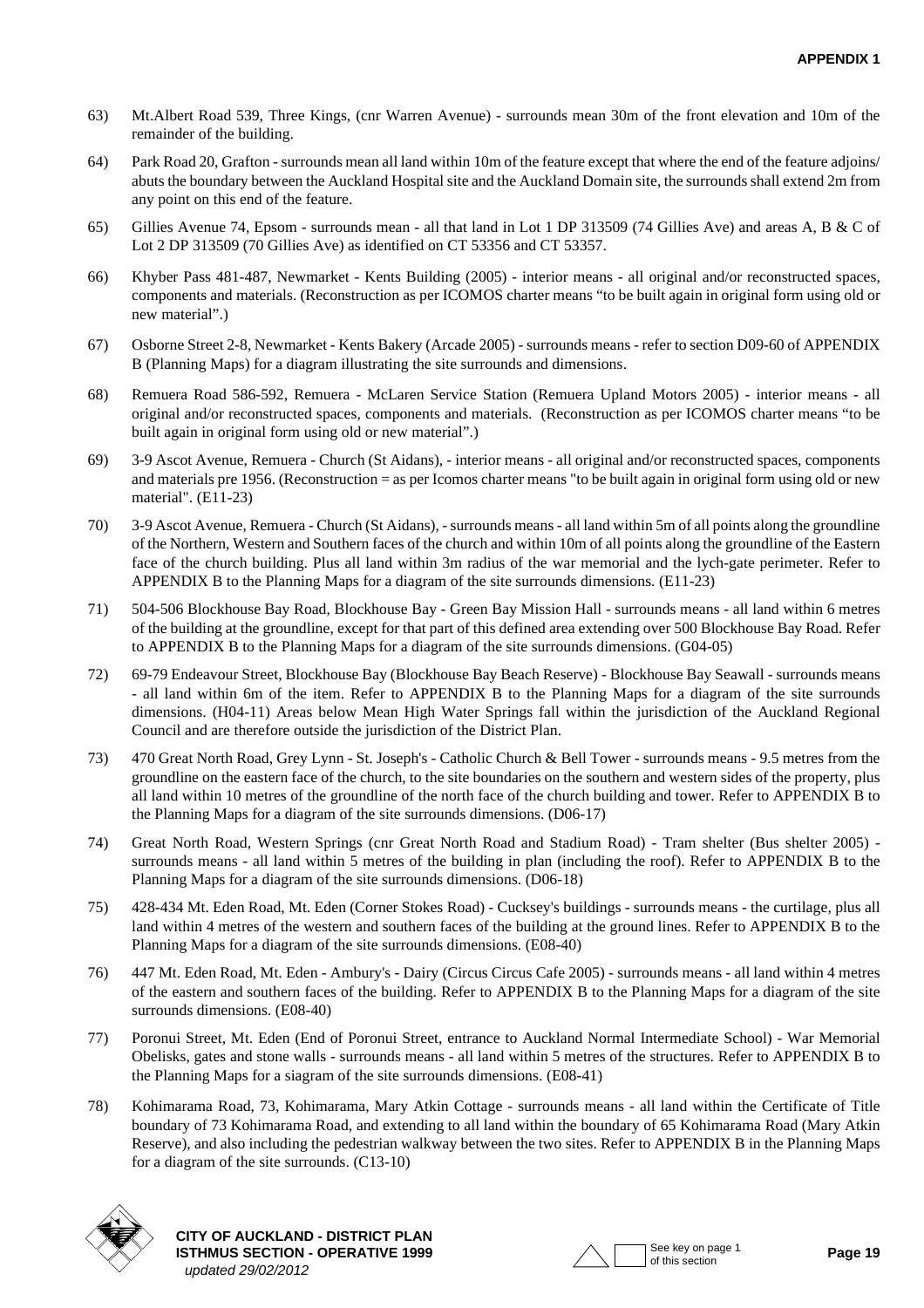- 79) Grafton Road 123, Grafton, House interior means all original and/or reconstructed spaces, components and materials (Reconstruction = as per ICOMOS charter means "to be built again in original form using old or new material").
- 80) Great North Road 1218-1220, Point Chevalier, Ambassador Theatre (Commercial 2007) surrounds means all land within the Certificate of Title boundary, plus all land within 4m of all points along the Great North Road elevation. Refer to APPENDIX B in the Planning Maps for a diagram of the site surrounds. (D04-21). Interior means - all original and/or reconstructed spaces, components and materials (Reconstruction = as per ICOMOS charter means "to be built again in original form using old or new material").
- 81) Greenlane West 210, Greenlane, Building 5: Greenlane Hospital surrounds means all land within all points of the exterior groundline of the building as shown in the diagram of the site surrounds (F09-53) in APPENDIX B to the planning maps.
- 82) Khyber Pass Road 465-475, Newmarket, Excelsior Building (Commercial 2007) surrounds means all land within the Certificate of Title boundary, plus all land within 4m of all points along the Khyber Pass Road / York Street elevations. Refer to APPENDIX B in the Planning Maps for a diagram of the site surrounds. (D09-65). Interior means - all original and/or reconstructed spaces, components and materials (Reconstruction = as per ICOMOS charter means "to be built again in original form using old or new material").
- 83) Mt Eden Road 537, Mt Eden, Crystal Palace Theatre surrounds means all land within the Certificate of Title boundary, plus all land within 4m of all points along the Mt Eden Road elevation. Refer to APPENDIX B in the Planning Maps for a diagram of the site surrounds. (E08-42) Interior means - all original and/or reconstructed spaces, components and materials (Reconstruction = as per ICOMOS charter means "to be built again in original form using old or new material").
- 84) Newton Road 143-149, Eden Terrace, Orange Ballroom surrounds means all land within the Certificate of Title boundary, plus all land within 6m of all points along the Newton Road elevation. Refer to APPENDIX B in the Planning Maps for a diagram of the site surrounds. (C08-33) Interior means - all original and/or reconstructed spaces, components and materials (Reconstruction = as per ICOMOS charter means "to be built again in original form using old or new material").
- 85) Ponsonby Road 118-126, Ponsonby, Commercial Building surrounds means all land within the Certificate of Title boundary, plus all land within 4m of all points along the Ponsonby Road elevation. Refer to APPENDIX B in the Planning Maps for a diagram of the site surrounds. (C07-54) Interior means - all original and/or reconstructed spaces, components and materials (Reconstruction = as per ICOMOS charter means "to be built again in original form using old or new material"). This specifically excludes the interior of the lean-to.
- 86) Stanley Street 2, Parnell Swan Hotel (Strand Tavern 2005) interior means all original and/or reconstructed spaces, components and materials. (Reconstruction as per ICOMOS charter means "to be built again in original form using old or new material".)
- 87) Great North Road, 454, Grey Lynn surrounds means all land within the Certificate of Title Boundary. (D07-33)
- 88) 73 Valley Road, Mt. Eden Memorial gates (Mt. Eden Normal Primary School) surrounds means all land within 5 metres of the structures. Refer to APPENDIX B to the Planning Maps for a diagram of the site surrounds dimensions. (D08-51)
- 89) Great North Road 805, Western Springs Engineer's House (MOTAT 2010) surrounds means refer to section D06-20 of APPENDIX B (Planning Maps) for a diagram illustrating the site surrounds.
- 90) Mt Eden Road 151-155, Mt Eden Woods Grocers surrounds means all land within 4 metres of the building frontages to Mt Eden Rd and Esplanade Rd - refer to D08-53 in APPENDIX B (Planning Maps) for a diagram illustrating the site surrounds.
- 91) Domain Drive, Parnell Statue of Robert Burns surrounds means all land within a 30 metre radius of the statue.
- 92) Parnell Road, Parnell Horse Hitching Post surrounds means all land within a 2 metre radius of the horse hitching post.
- 93) Parnell Rise, Parnell, Rail Bridge Piers and Viaduct surrounds means Refer to APPENDIX B to the Planning Maps for a diagram of the site surrounds dimensions. (B09-11)